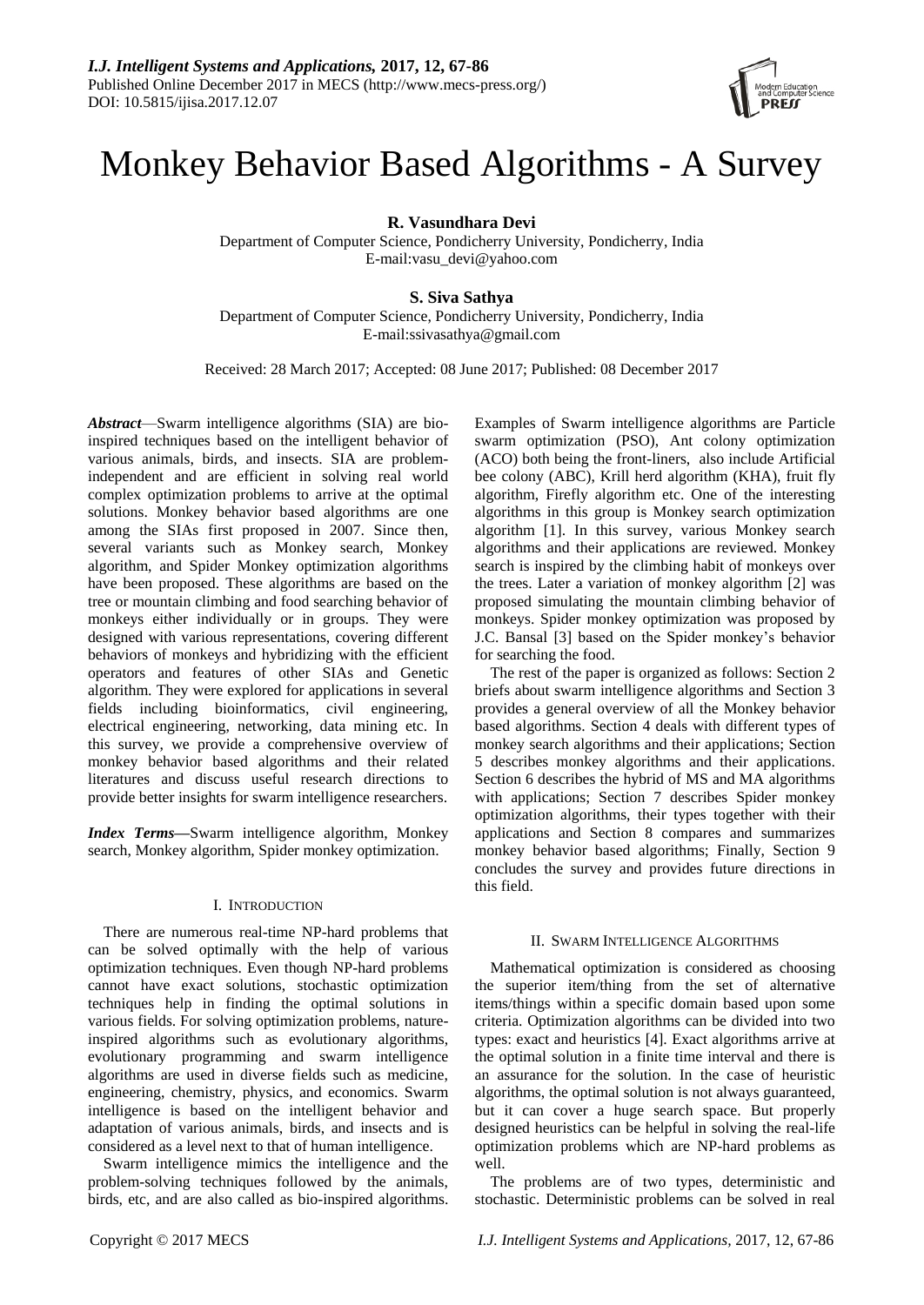time with the given predefined input and the initial conditions following a certain predefined steps to give rise to a single perfect solution. Stochastic problems cannot be solved in a specific time as it is determined by several random parameters including the input values. Most of the real-world optimization problems are stochastic in nature and will give rise to different solutions under the same/different circumstances for the same/different set of inputs. A metaheuristic is the heuristic about heuristic and is always problem independent, whereas heuristics are problem-dependent. Combinatorial optimization problems follow metaheuristic methods. They use random inputs along with constraints that need to be satisfied while solving the problem. They may arrive at a number of feasible solutions instead of a single optimal solution.

There are several algorithmic techniques to solve complex combinatorial optimization problems varying from evolutionary computation to swarm intelligence algorithms. In general, the meta-heuristics algorithms are based on either the natural phenomenon or the organism's behaviors. Natural phenomenon includes the Tabu search, simulated annealing, Gravitational force [5], Water drops, etc. Algorithms based on organisms' behaviors include Bacterial behavior, Ant behavior [6], Bee behavior, Bird behavior, Whale behavior, firefly behavior [7] and the recent Grey wolf behavior and monkey behavior.

Bonabeau defined swarm intelligence as "any attempt to design algorithms or distributed problem-solving devices inspired by the collective behavior of social insect colonies and other animal societies" [8]. Karaboga et al. mentioned [9] as "Division of labor and Selforganization are the important and sufficient conditions for getting the intelligent swarming behaviors. Social organisms learn, share and adapt to the changing environment to solve complex tasks". A lot of study and analysis were done over the social behaviors. Researchers have designed many swarm intelligence algorithms which can be applied to solve nonlinear and combinatorial optimization problems in various domains.

#### III. MONKEY BEHAVIOR BASED ALGORITHMS

In this survey, the monkey behavior based algorithms are categorized into four types as shown in Fig. 1. Monkey search algorithm is simulated based on the behavior of monkeys climbing up the trees. Monkey algorithm is based on the monkeys climbing over the mountains. Hybrid of Monkey search and Monkey algorithm combines the features of both the algorithms and finally an optimization algorithm based on the Spider monkey food searching behavior has evolved. These categories are discussed in detail in the subsections below.



Fig.1. Categorization of Monkey behavior based algorithms

# *A. Monkey search algorithm*

Monkey search algorithm is an agent-based algorithm where the agent imitates the behavior of the monkey. It mainly focuses on the activities of a monkey climbing on the tree in search of food as shown in Fig. 2. In the Monkey search (MS) algorithm [1], it is assumed that the monkey explores the trees and learns the exact paths that lead to better food. The tree over which the monkey climbs is considered to have solutions to the optimization problem, and its branches represent perturbations which can transform one solution into another. With the help of random mechanism, at each step, the monkey chooses the branches. This random mechanism is based on the objective function values of the new solutions. The

monkey prefers better solutions, but it is up to the monkey to choose the solutions. Each and every time a monkey finds better solution, it returns to the root and stores it as a current best solution in the memory. The monkey climbs up the tree again targeting the branches with better values. The binary tree data structure is used for this monkey search. The trees over which the monkey climbs are assumed to have two branches i.e. a left and a right branch. The Binary tree data structure consists of:

- A set of nodes connected by paths, and  $A$ " is the first node called root.
- The root and nodes are considered to have food sources which correspond to the probable solutions of the problem to be optimized.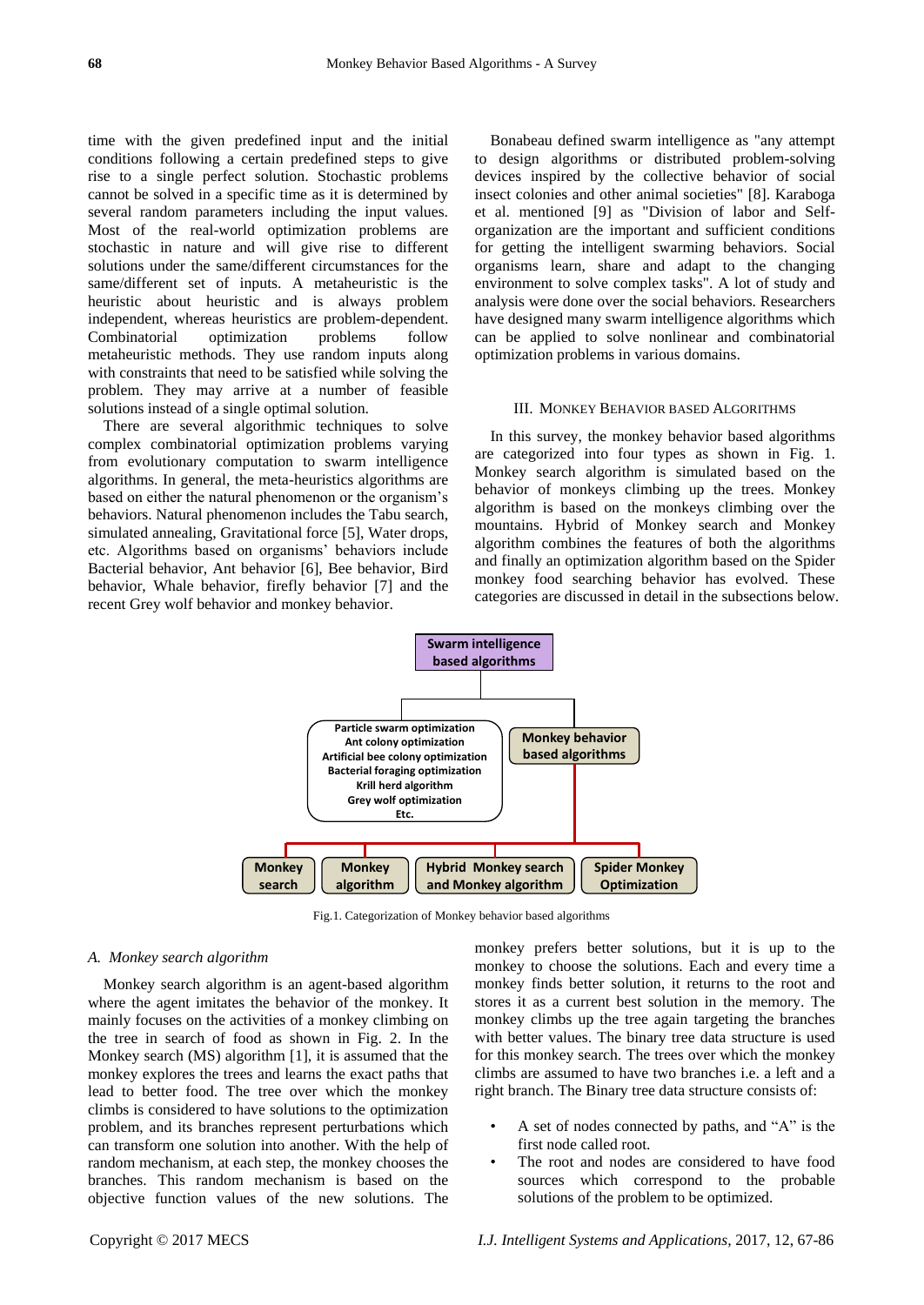- Each branch is linked with the current solutions' perturbation. The branches allow the monkeys to climb the tree from one node to another indicating the transition from one solution to another.
- The adaptive memory is maintained to store the information obtained during the scan process in the solution space and this is referred in the rest of the search process. This structure is shown in Fig. 3.



Fig.2. Monkey climbing up a tree



Fig.3. The tree structure of the MS algorithm

In the binary tree structure, two different perturbations are applied. The monkey search algorithm was proposed as a general framework where the features of other optimization algorithms such as Genetic Algorithm [10], Ant colony optimization [11], Harmony search [12] etc., can be included in it. When all the values stored in the memory are almost close, the Monkey search algorithm achieves the convergence globally. Fig. 4 shows the types of monkey search algorithm.



Fig.4. Types of Monkey search algorithm

The monkey search algorithm is dependent on the following parameters for its convergence:

- 1. Height of the trees
- 2. Number of times the monkey goes to the top of the tree
- 3. The memory size
- 4. Initial number of random trees

The termination condition for the monkey search algorithm is arrived when the difference between the objective function values of all the solutions stored in the memory is less than the threshold value.

#### *B. Monkey algorithm*

Monkey algorithm [2] is influenced by the mountain climbing behavior to solve optimization of multivariate systems. Fig. 5 shows the monkey's mountain climbing behaviors and its processes in monkey algorithm. It is assumed that in the field there are several mountains, which denote the feasible search space of the problem. This algorithm was designed with three processes such as climb process, watch-jump process, and somersault process. The details of the three processes of MA are discussed below:

# *1. Climb process*

When the monkeys climb over the mountain, they climb carefully step-by-step. This climbing behavior is modeled as the climb process in the monkey algorithm to locate optimal solution in the local search space as per the pseudo-gradient information of the objective function. The parameter in the climb process called 'Step length' can be defined to control the step size of the monkeys.

## *2. Watch-Jump process*

To reach the mountain-top, the monkeys climb up the mountain. They will watch around the local peak position. The parameter of watch-jump process called 'Eyesight' parameter can be used to define the maximum distance or the range that the monkey can watch. If any nearby higher mountain is seen compared to that of the current position, it will jump to that position and try to climb up. This process is actually modeled in the watch-jump process to expedite the search. The obtained current solution is modified with the new and improved solution.

# *3. Somersault process*

The monkeys will usually somersault to the new area to explore them. In this process, the barycenter from the current positions of all the monkeys are selected which is termed as the pivot. The monkeys will somersault to a new position either to or fro with respect to the pivot point. The parameter of somersault process called ‗Somersault interval' can be used to govern the maximum distance that the monkey can somersault. This process makes sure that there are new solutions in the globally fresh search space.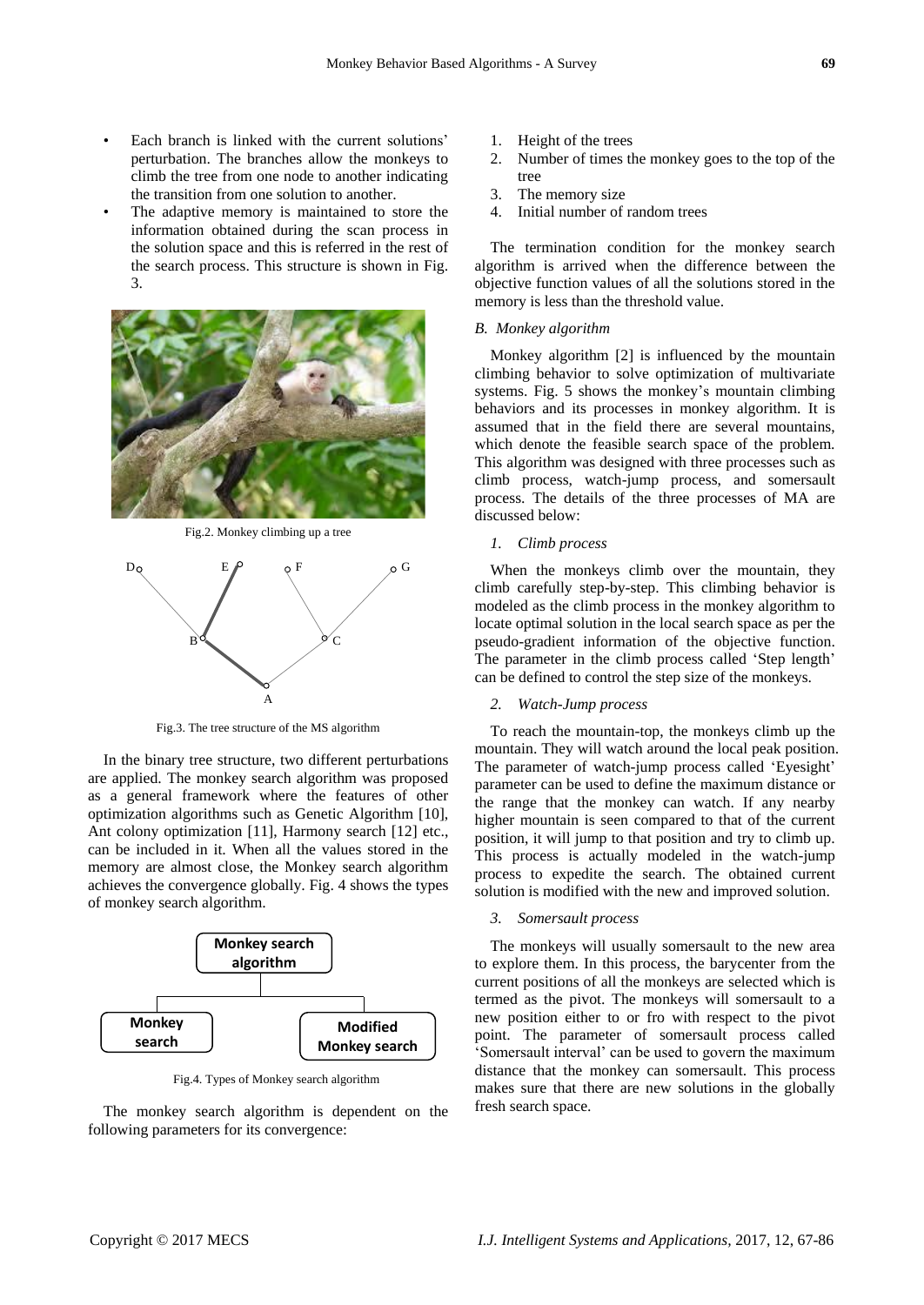

Fig.5. Monkeys on Mountain as in Monkey algorithm

When each monkey reaches the mountain top, it will take some rest to find out whether there are any other mountains nearby which are higher than the current positions. After watching from the current position, the monkey will jump to an adjacent mountain in watch-jump

process followed by the consecutive climbing processes till the mountain top is reached for each monkey. Fig. 6 shows the types of the monkey algorithm discussed in this review.



Fig.6. Types of Monkey algorithm

To find a comparatively higher mountaintop, the monkeys will follow the somersault process to an entirely new search domain along the direction pointed towards the pivot. After a predefined number of cycles of these processes, the highest mountaintop discovered by the monkeys is considered as the optimal solution. Monkey algorithm is considered to solve non-linear, multidimensional and multimodal optimization problems.

The steps involved in the MA are given below:

- 1. Population Initialization
- 2. Individual monkeys climbing process.
- 3. Watch-Jump process with watch process for finding comparatively higher mountain tops and jump process for jumping to that mountain and repeat the climb process till the mountain top is reached.

mountain tops. 5. Check for the termination criteria with the help of predefined cycle number.

If termination condition is not satisfied then go to the step 2 and repeat again. Otherwise, display the optimal solution and objective values.

4. Somersault process is carried over to explore new

#### *C. Hybrid of MS and MA algorithms*

The Monkey search and the monkey algorithms are combined to give rise to hybrid MS and MA algorithms. This hybrid algorithm combines the monkey tree climbing behavior and the perturbation operators of monkey search with the monkey mountain climbing behavior along with the three processes, namely climb, watch-jump and somersault to yield better outcomes. The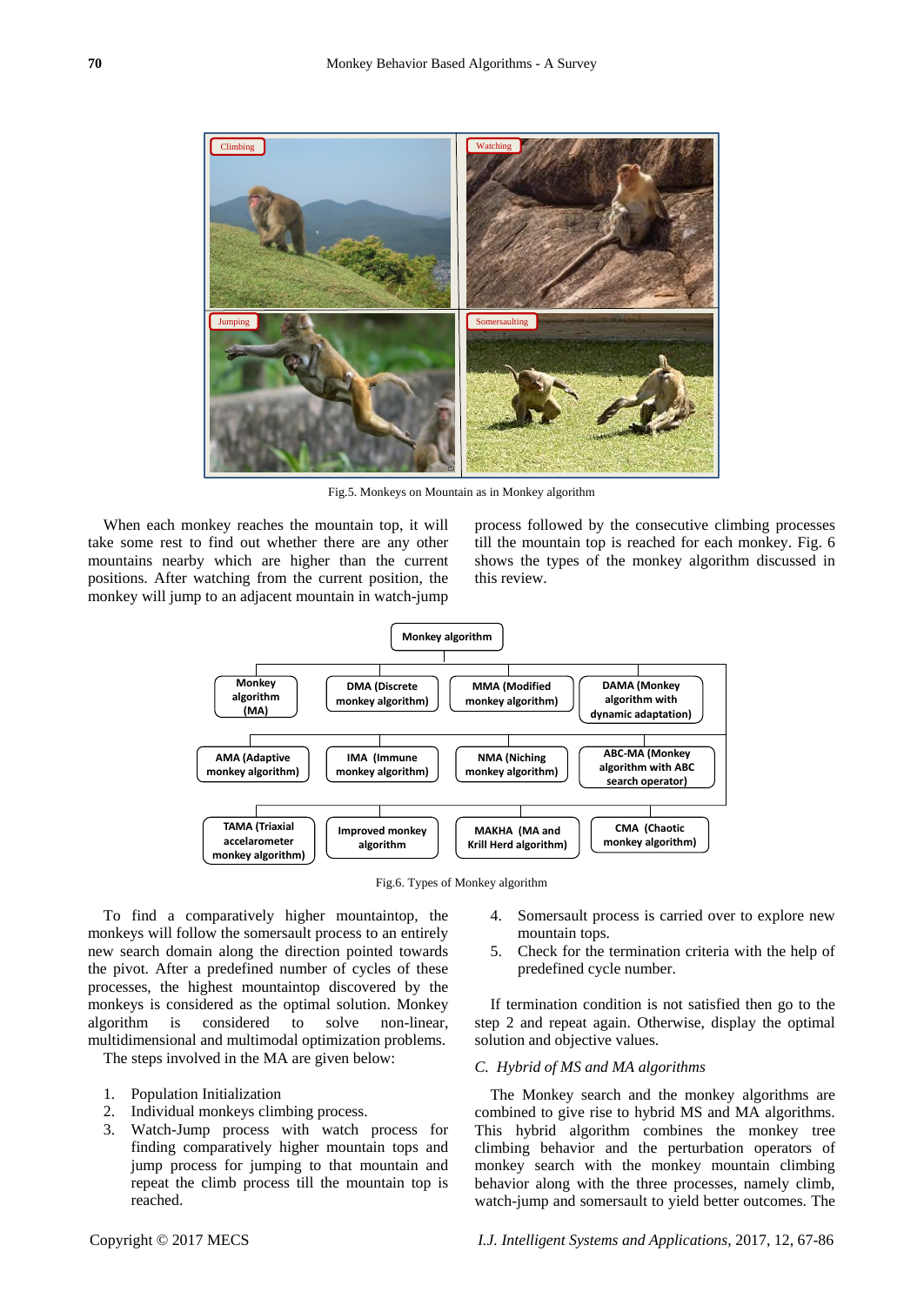Fig. 7 shows the types of the hybrid MS and MA algorithms.



Fig.7. Types of hybrid MS and MA

#### *D. Spider monkey optimization*

Spider monkey optimization (SMO) [3] is a new swarm intelligent algorithm. This is based on the intelligent foraging behavior of spider monkeys.

Spider monkeys are considered as fission-fusion social animals as they form small groups among themselves from large one and then combine together to form larger groups depending upon the scarcity or the availability of the food. SMO is considered to handle the premature convergence and stagnation efficiently and could result in better solution. Fig. 8 shows the types of modified algorithms of SMO.

The Characteristics of Spider monkeys are as follows:



Fig.8. Types of Spider Monkey optimization

- 40-50 spider monkeys form a group.
- There is a global leader who is the oldest female member in the group. It will take almost all the decisions within the group.
- For efficient food search, several small groups (3 to 8 members) emerge from a single large group.
- Each of these subgroups will have a local female leader to monitor the foraging itinerary.

Spider monkeys' food foraging steps are given below:

- When the food search process starts, the distance from the food sources are computed by the spider monkeys.
- **•** Depending upon this distance the spider monkeys of the group update the positions and compute the

distance again.

- The local leader's best position is modernized within the group. When it is not done for a particular number of iterations, then that group members divert the search for food sources in various directions.
- At last, the global leader of the largest group maintains its best position. When stagnation occurs the global leader creates subgroups.

SMO follows a trial and error based iterative process. There are six phases in the SMO process. The idea of position update in Global leader phase is obtained from the G-best guided ABC and modified ABC. There are four control parameters defined in SMO. They are global leader limit, local leader limit, maximum group, and perturbation rate.

The Steps in SMO are as follows:

1. Population initialization: A spider monkey population of size N is generated initially where each monkey is represented by a D-dimensional vector where D denotes the number of problem variables to be optimized.

2. Local leader phase (LLP): In the LLP, the spider monkeys modify their current position from the experience of the local leader and group members. The fitness values of the new position of the monkeys are calculated. Spider monkeys update the old position with the new one when it attains a new higher fitness value. In LLP, the search space is explored, as the group members update their positions. There is a high perturbation in the initial iterations and later reduces gradually.

3. Global leader phase (GLP): In this phase, all the spider monkeys modify their position with the help of the experience of global leader and local group members. This phase improves the exploitation as best fit candidates get better chances to update. A randomly selected dimension is updated in the position update process.

4. Global leader learning (GLL) phase: In GLL phase, the global leader is updated with the position of the best fit spider monkey through greedy selection. When the position of the global leader is not updated, the parameter GlobalLimitCount is increased by one.

5. Local leader learning (LLL) phase: In LLL phase, with the help of greedy selection the local leader is updated with the position of the best fit spider monkey in that local group. Then, the updated position of the local leader is compared with the old one. LocalLimitCount is incremented by one when local leader is not updated.

6. Local leader decision (LLD) phase: When the local leader position update to LocalLeaderLimit is not done, then the group members update their own positions by random initialization or utilizing the Global and local leader information with the help of perturbation rate.

7. Global leader decision (GLD) phase: In this phase, the update to the global leader position is monitored for a particular number of iterations called GlobalLeaderLimit. Then the population is divided into smaller groups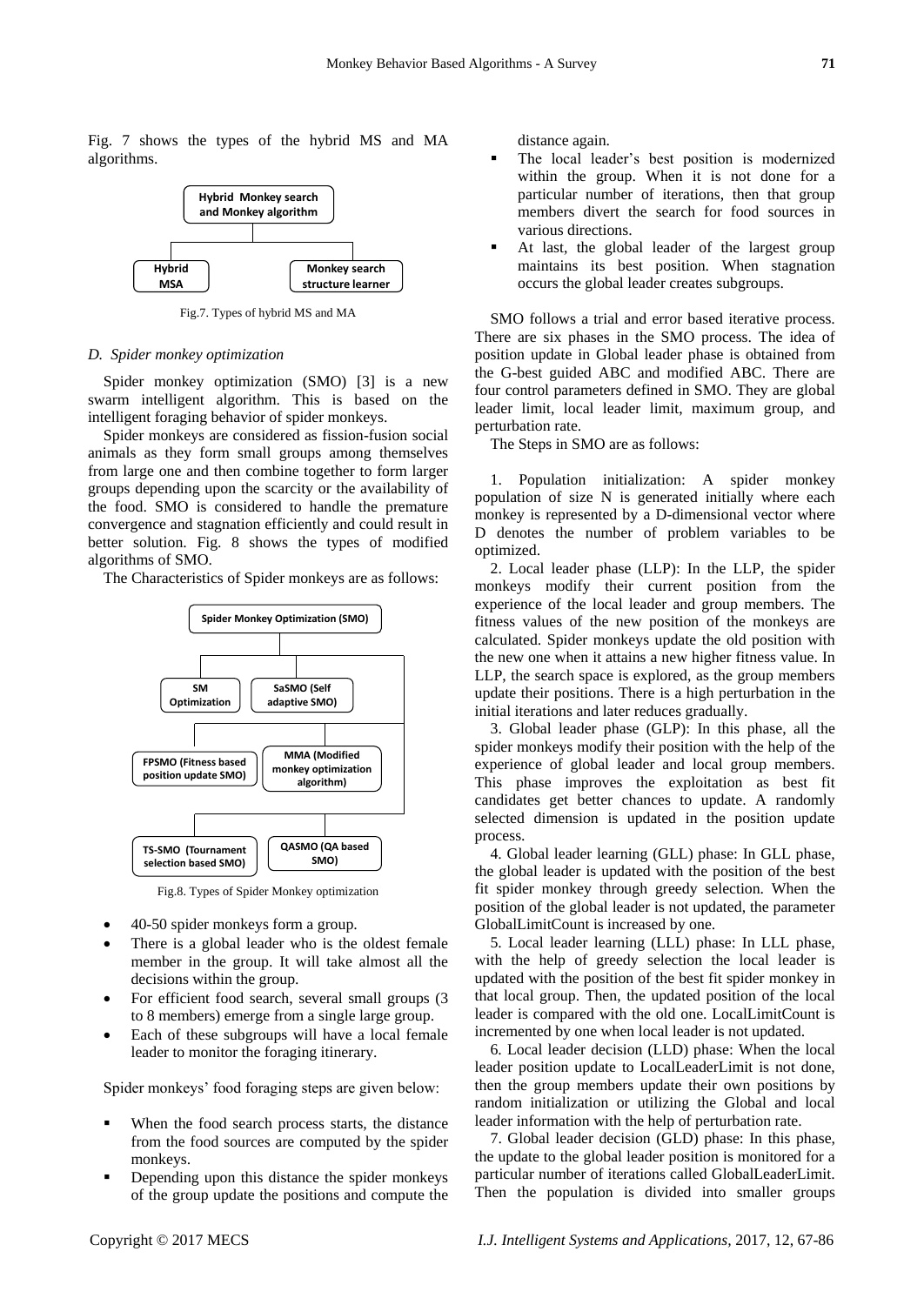starting from two to a maximum number of groups by the global leader.

In the GLD phase, LLL processes are started in the newly formed groups to elect the local leader. When the maximum groups are formed and the position of global leader is not updated, then the global leader combines all the smaller groups into a single larger group based upon the inspiration from fusion-fission structure of spider monkeys.

#### IV. MONKEY SEARCH ALGORITHMS

Monkey search algorithm is modeled by the tree climbing behavior of the monkeys in order to find good food. The algorithm variations are monkey search and modified monkey search algorithms. These algorithms and their applications are shown in Fig. 9.

# *A. Monkey search - Type 1*

Monkey search (type 1) [1] is an agent based algorithm where the searching agent exhibits the behavior of the monkey climbing up the trees to search for good food. The tree branches over which the monkeys climb has better solutions to the optimization problem. When the monkey reaches the top of the tree, it stops climbing, which forms the depth of the binary tree structure. The random perturbation determines the functional distance between the two solutions. New feasible solutions are created with the help of the current solution and the randomized perturbation function is used to increase the success percentage of the solution. To avoid the predominance of the specific perturbation function, the choice of perturbation is reset to uniform.



Fig.9. Monkey search algorithm applications

The solutions available in monkey search are the current and the best solution. The list of perturbations applied to the monkey search algorithm are given below:

- 1. Random changes to the current solution as in simulated annealing method.
- 2. Crossover operation between the parents (current and the best solution) to generate the children as in Genetic algorithm
- 3. The mean of the current and the best solutions as in the ant colony optimization.
- 4. Directions from current to the best solution as in Directional Evolution.
- 5. Harmonies i.e. solutions for current and best and

introducing random notes as in Harmony search algorithm.

To avoid local optima in Monkey search, a predefined number of the best solutions are updated by each tree into the memory of monkey search algorithm. The search in different spaces is improved by starting the search with a predefined number of trees with randomly generated solutions as root. Whenever a new improved solution arrives, the memory is updated with that new solution and the corresponding least feasible solution is removed from the memory. The branches with better values are preferred to converge to a specific area of the tree where the global solution may exist. The Monkey search is implemented in C Language and applied to the problem of finding Lennard-Jones [13] and Morse clusters [14], as well as for solving the distance geometry problem.

# *B. Monkey search - Type 2*

In the Monkey search (type 2) [15], initially, the monkey is considered to be at the root of the tree and the branches have to be slowly created. The current solution is updated whenever the monkey climbs up the tree. After finding the food at the top of the tree, the monkey marks that path as the best solution when it gets down. This is put in the memory whenever the monkey climbs different trees. This monkey search algorithm has its own parameters to set. The height of the tree indicates the number of branches of the tree. The memory size is another parameter for the number of trees that the monkey climbs from the random solution. Predetermined number of best solutions has two parameters. The monkey search algorithm is terminated when all the best solutions in the memory are almost close to one another. To determine the closeness, a cardinality parameter is defined. Small cardinality will stop the method in local minima and high cardinality may eventually increase the computational complexity. In adjusting this cardinality, perturbation plays a lead role in the monkey search algorithm.

The monkey search algorithm has been used to solve the multi-dimensional assignment problem (MAP) [16] which is considered as the generalization of linear dimension problem and also a combinatorial optimization problem.

# *C. Modified Monkey search*

In Modified Monkey Search (MMS) [17] optimization, the Monkey search optimization technique [1] is modified with a better representation of the problem. Modified monkey search is inspired by the behavior of a monkey searching for food in a jungle. The initial tree with solutions are obtained from a search process with the help of the perturbations performed on each and every node in the tree. The depth of a tree is obtained by subtracting one from the number of levels. There are two choices for depth in MMS. They are the 'elevated h' or the greater depth of the tree and the 'low h' value or the lower depth of the tree. Initial tree is converged when all the paths are covered. The adaptive memory has a list of the ten best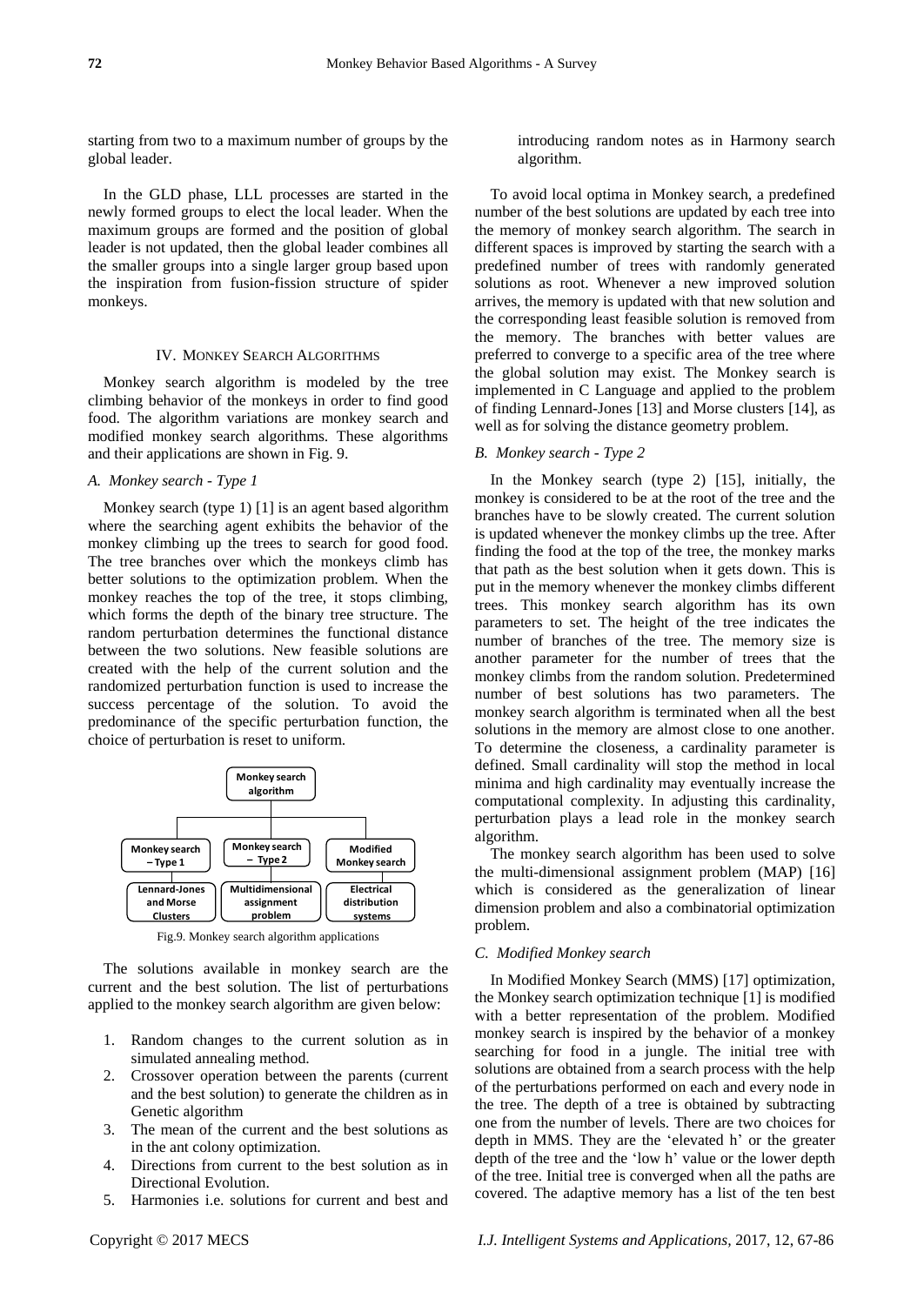solutions. These solutions are obtained during the initial tree search and updated from the search in the subsequent trees. The MMS algorithm search process has two steps:

- The full search in the initial tree with all candidate paths and solutions in adaptive memory helps to find the subsequent trees.
- Second is the directed search in subsequent trees with the help of reference memory.

The method used to modify the optimal solution is the perturbation mechanism. The convergence criterion applies to the initial and the subsequent trees and is different for both the trees. When predefined perturbations are over, the intensification process takes the search process towards these paths. The global convergence in MMS is possible when either:

- The difference between the objective functions of the last and first positions of the adaptive memory is less than or equal to a tolerance value.
- Or a maximum number of trees are covered.

Steps involved in the MMS algorithm are:

- 1. MMS parameters are defined and the distribution system data are obtained
- 2. The Initial tree is explored from the root and is perturbed till the top is reached
- 3. The better solutions are stored in adaptive memory in descending order
- 4. Perturbation of the first element is started
- 5. The better fitness node from step 4 is chosen
- 6. The new solution from step 5 is evaluated with two situations
	- a. If this new solution is fitter than the current best solution, it is replaced and the new tree is explored from step 4
	- b. Else, the adaptive memory is updated and the control goes to step 7
- 7. Global convergence is assessed. The algorithm is terminated once the termination condition is fulfilled. Otherwise, the control goes to the next step
- 8. Verify whether the top of the tree is reached
- 9. The perturbation generates two new solutions to the new current solution. From this generation, the algorithm goes to Step 5.

MMS is a bio-inspired technique presented for capacitor allocation in distribution systems. The mathematical optimization problem associated with the allocation of capacitor banks is to minimize the energy loss and the investment cost in distribution systems.

# V. MONKEY ALGORITHM

Monkey algorithm is based on the mountain climbing

behavior of the monkeys in search of good food in various domains, The variations existing in Monkey algorithm include MA with dynamic adaptation, discrete monkey algorithm, modified monkey algorithm, adaptive monkey algorithm, immune monkey algorithm, niching monkey algorithm, monkey search with ABC operator, triaxial accelerometer monkey algorithm, improved monkey algorithm, monkey algorithm with KHA and chaotic monkey algorithm. These algorithms with their corresponding applications are shown in Fig. 10.

# *A. Monkey algorithm for numerical optimization*

Monkey algorithm (MA) [2] influenced by the mountain-climbing behavior of monkeys was designed by Zhao and Tang, who used continuous variables to solve global numerical optimization problems. This new Monkey algorithm was designed with three processes such as climb process, watch-jump process, and somersault process. After performing these three processes iteratively for a given cycle number N, monkeys will try to find the highest position which is considered as the optimal solution. The position obtained in the last iteration may not be the best. Hence the best one should be saved from the beginning. When the monkeys find a better position, the old one will be replaced by it. After the last iteration, this will be provided as the optimal solution. Monkey algorithm can find the global optimal solution in different domains of search space. This algorithm has been applied to the 12 benchmark problems with dimensions of 30, 1000 or 10000.

#### *B. Discrete Monkey algorithm*

Discrete monkey algorithm (DMA) [18] is designed with the discrete variables with improved computational capability. There are two types of climb processes introduced in DMA to maintain order in the climb direction of MA namely, Large-step climb process and the Small-step climb process. Monkeys arrive at their corresponding good positions after performing these two climb processes. In the watch-jump process, once they find the higher mountaintops, they jump to that new position and continue climbing. In this process, a parameter called 'eve shot' of the monkey is used. In DMA, Cooperation process is proposed to bring in better solutions. Cooperation process among monkeys in the higher and better positions will help the monkeys in the poor positions to come up with the better positions.

The cooperation process improves the diversity and interaction among the population and enhances the search process. To introduce the monkeys into the new search domains, somersault process is used as in original MA with the somersault interval. To make the somersault process more efficient the stochastic perturbation mechanism is proposed in DMA. In this perturbation mechanism, a randomly generated uniformly distributed integer is used. The DMA iterations are terminated when the optimal value remains the same for a K number of generations which is dependent on the nature of the problem. DMA was applied for the Transmission network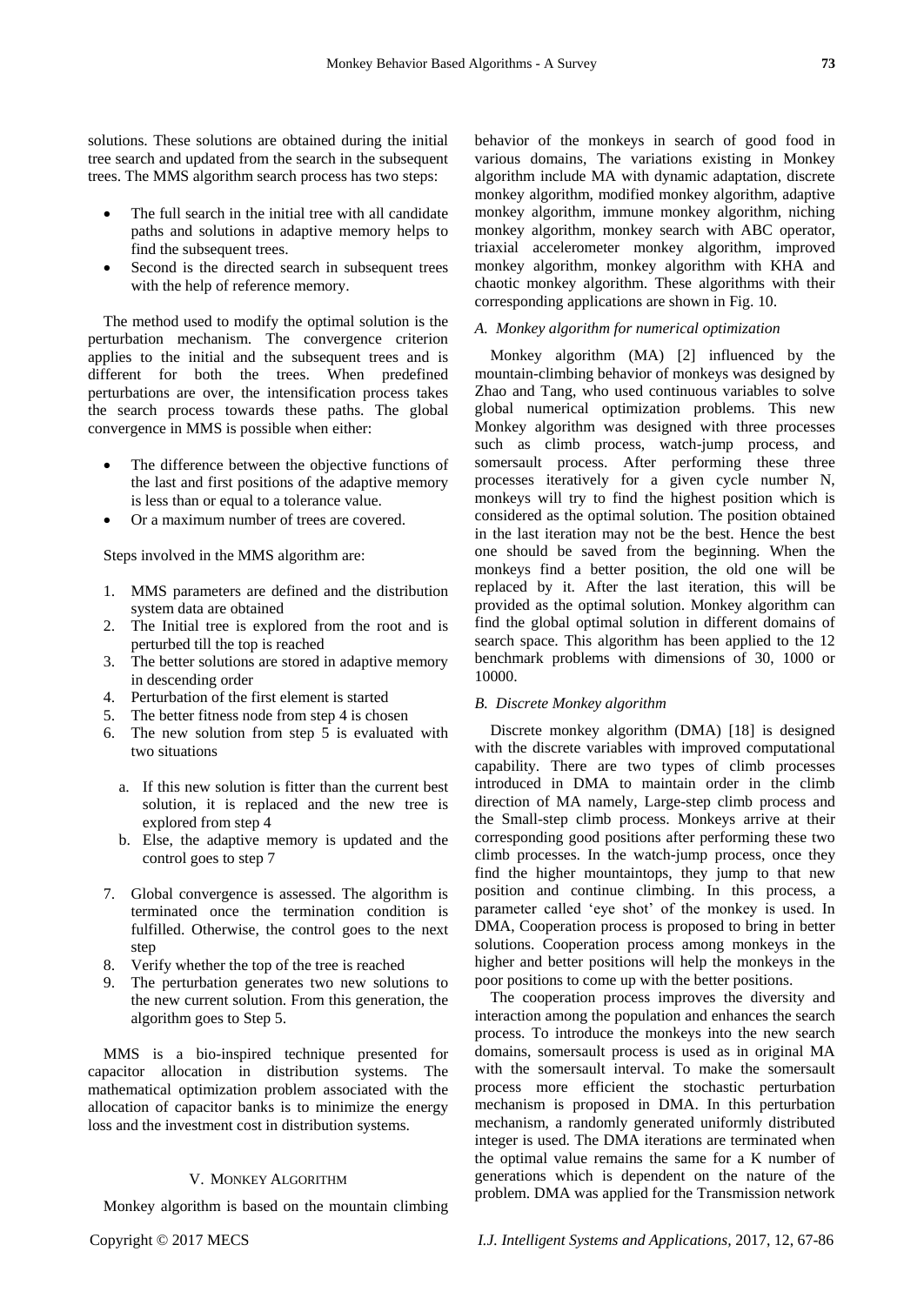expansion planning (TNEP) [19] especially for Multidimensional mixed integer static TNEP (STNEP), a discrete optimization problem. Solutions of STNEP are mapped to the position of the monkeys in DMA. Each component of monkey's position has values varying from zero to the allowed maximum number of circuits. The objective function is to find the transmission expansion scheme or building new transmission facilities with minimum investment and satisfying constraints such as power balance in each node, line flow limits and with the limited decision variables. DMA was tested on two transmission network expansion planning problems having different dimensions such as 18-bus system and IEEE 24-bus system.



Fig.10. Monkey algorithm applications

# *C. Modified Monkey algorithm*

Modified monkey algorithm (MMA) [20] is the improvement of the original Monkey algorithm. As binary coding method of original MA needs increased string length and computational time, MMA uses integer coding method. Population initialization is done by Euclidian distance in MMA as it will increase the diversity of the monkey's position with a proposed threshold limit instead of random initialization of original MA. When the Euclidian distance is small between the monkey's positions, the global search ability is reduced. Hence the Euclidian distance is fixed to be greater than or equal to the threshold value. If not, re-initialization should take place to improve the diversity which in turn increases the global search capability. Another change in the MMA is the large step and small step climb processes to avoid the disordered search direction of primary [18] MA in solving discrete optimization problems. The largestep climb process makes the monkeys' positions to change greatly and also the search range for potential solution will expand. The larger pace in the climbing

seems to skip the global optimal solution which in turn needs a greater number of iterations to arrive at the optimal solutions. Therefore, the pitch adjusting rate (par) in the Harmony search algorithm (HSA) [21] is adapted to the new components after the large-step climb process. During the climb process, especially after the large-step climb process, the stochastic perturbation mechanism of the HSA is employed to overcome the premature convergence problem. Watch-jump and the somersault processes are the same as that of the original MA. A Cooperation process is used to improve the interaction among monkeys. The termination criteria occur when the optimal result is obtained or a fixed number of iterations N has reached. When the monkey finds a new and better position, an old position will be replaced by the new one. MMA has been applied for an optimization problem of designing the sensor arrays for the high-rise building known as Dalian world trade building. General sensor selection problems addressing observability are NPcomplete and computationally intractable. These problems require fast approximate search [22] solutions. Placing the sensors in the right positions is the aim of the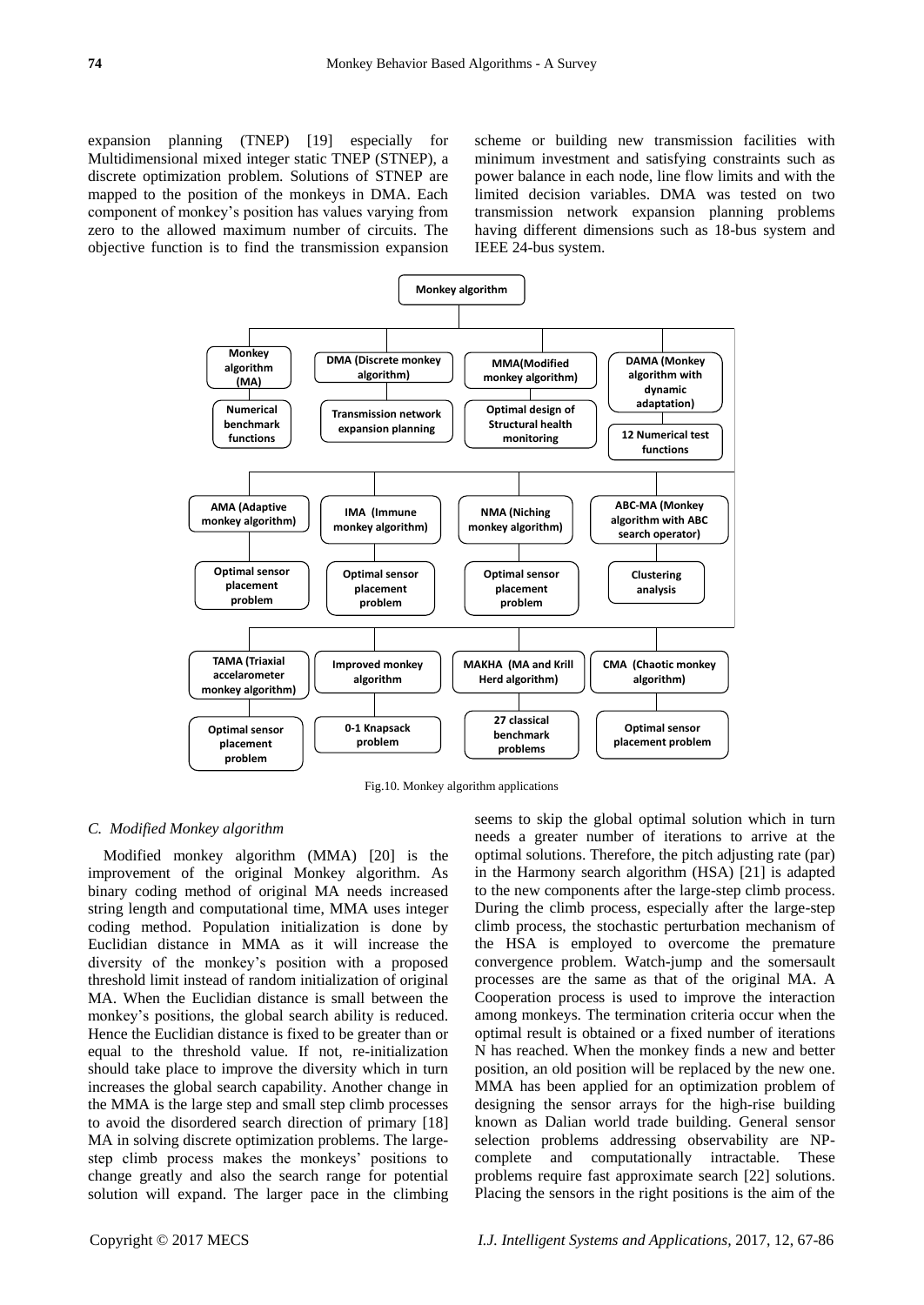structural health monitoring (SHM) [23] system with modal assurance criterion (MAC) [24] as the objective function.

#### *D. Dynamic adaptation of Monkey algorithm*

In dynamic adaptation of the monkey algorithm (DAMA) [25], Zheng proposed a chaotic search method to generate random numbers in the initialization process, climb process and watch-jump process. Chaos is defined as the randomness in mathematical point of view which is generated by the simple deterministic systems and three dynamic properties namely, sensitive dependence on initial conditions, ergodicity and semi-stochastic property. Chaotic signals are advantageous than the random signals. Because of these properties of chaos, chaos optimization algorithms (COAs) [26] were presented. The idea of random process is replaced by the chaotic search, for the values of random variables. To generate the chaotic sequences, famous logistic functions [27] were used. Two parameters, namely evolutionary speed factor and aggregation degree are introduced to the evolving state of the monkeys. Evolutionary speed factor in the climb process is the step length, which is adapted for each monkey depending upon its evolutionary state. This is actually designed to get a balance between the convergence precision and convergence speed. The monkey's evolution state is described by the aggregation degree. Smaller eyesight can make monkeys to get trapped in local mountaintops. As DAMA includes a chaotic search method, it needs enough time to guarantee the ergodicity of the chaotic variable. When the watch times are longer, the search time becomes longer, but the solution obtained will be better. Hence, an adaptive watch time according to the aggregation degree of all monkeys is proposed to obtain a relative balance between the convergence accuracy and speed. If the monkeys cannot get a higher mountain within the range of their eyesight, they will somersault to the boundary of their eyesight and transfer to the new domains to get a global optimal solution.

DAMA was tested by nine unimodal and multimodal benchmark test functions in which the number of local minima increases exponentially with dimensions of the optimization problem.

#### *E. Adaptive Monkey algorithm*

The adaptive monkey algorithm (AMA) [28] has new operator to provide an automatic adjustment to the climb and watch-jump processes of the original MA. It is difficult to judge the ending time of the climb process and the starting time of the watch-jump process resulting in the less efficient searching process. Monkeys should be able to switch from the climb process to the watch-jump process as soon as it finds another mountain-top. To fulfill this switching between processes, an automatic adaptive control operator is proposed in AMA. A dualstructure coding method is followed to represent the design variables as the sensor placement problem is the single-objective problem with the discrete variable values. In AMA, two new somersault processes, the reflection,

and the mutation somersault processes are introduced to improve the global search ability apart from the original somersault process. The reflection somersault process uses the simplex method. The mutation somersault process is the inspiration from the mutation operator of the genetic algorithm to introduce diversity in a population. Each monkey will perform the original, reflection and mutation somersault to generate new positions in the searching domain. The objective function is derived from the modal assurance criteria (MAC) [24]. It is derived by minimizing the maximum off-diagonal component of the MAC matrix. AMA is used for finding the optimal sensor network for the two high-rise buildings in Dalian, China.

## *F. Immune Monkey algorithm*

A new hybrid algorithm, Immune monkey algorithm (IMA) [29] is proposed by hybridizing the monkey algorithm and the Immune algorithm [30]. The IMA is proposed in the field of large civil engineering structures to solve the sensor placement problems. Dual-coding method is used to represent the variables in IMA. Chaosbased approach [27] is applied in the monkey population initialization since it has a better universality to the search space where chaos is a natural universal phenomenon. Some updated strategies such as an advanced climb process, immune selection, clonal proliferation and immune renewal are proposed for the population diversity and the degeneracy inhibition. It can incorporate adjustable parameters.

The objective function is called as modal assurance criterion (MAC) [24] which is used to measure the quality and the performance of a specific sensor network design. The original climb process in the MA makes monkey to skip the local optimal solution [18]. To overcome this, the entire climb process is divided into initial climb process and advanced climb process. In the initial climb process, the step length is crucial in the precision of the approximation of the local solution. In the advanced climb process, based on certain probability, the second search is carried out on the initial positions obtained from the initial climb process. To avoid the premature convergence to the local optimal solution during the climb process, Immune algorithm (IA) is adopted in IMA. It is based on vertebrate immune systems that form antibodies to eliminate foreign substances [30]. For each monkey, its position is the candidate solution and in IA it is the antibody. The mountain top is considered as the antigen. As the population diversity decreases during the climb process, the antibodies with high concentration need to be excluded for subsequent processes. The proximity degree between antibodies is calculated by Euclidean distance. The antibody with greater concentration between any pair of antibodies has low selection probability. These antibodies are eliminated through selection strategy to avoid degeneracy. Then, the antibody with the best value is selected to generate new solutions. These new ones can replace the eliminated antibodies to maintain the population diversity. After the Watch-jump process,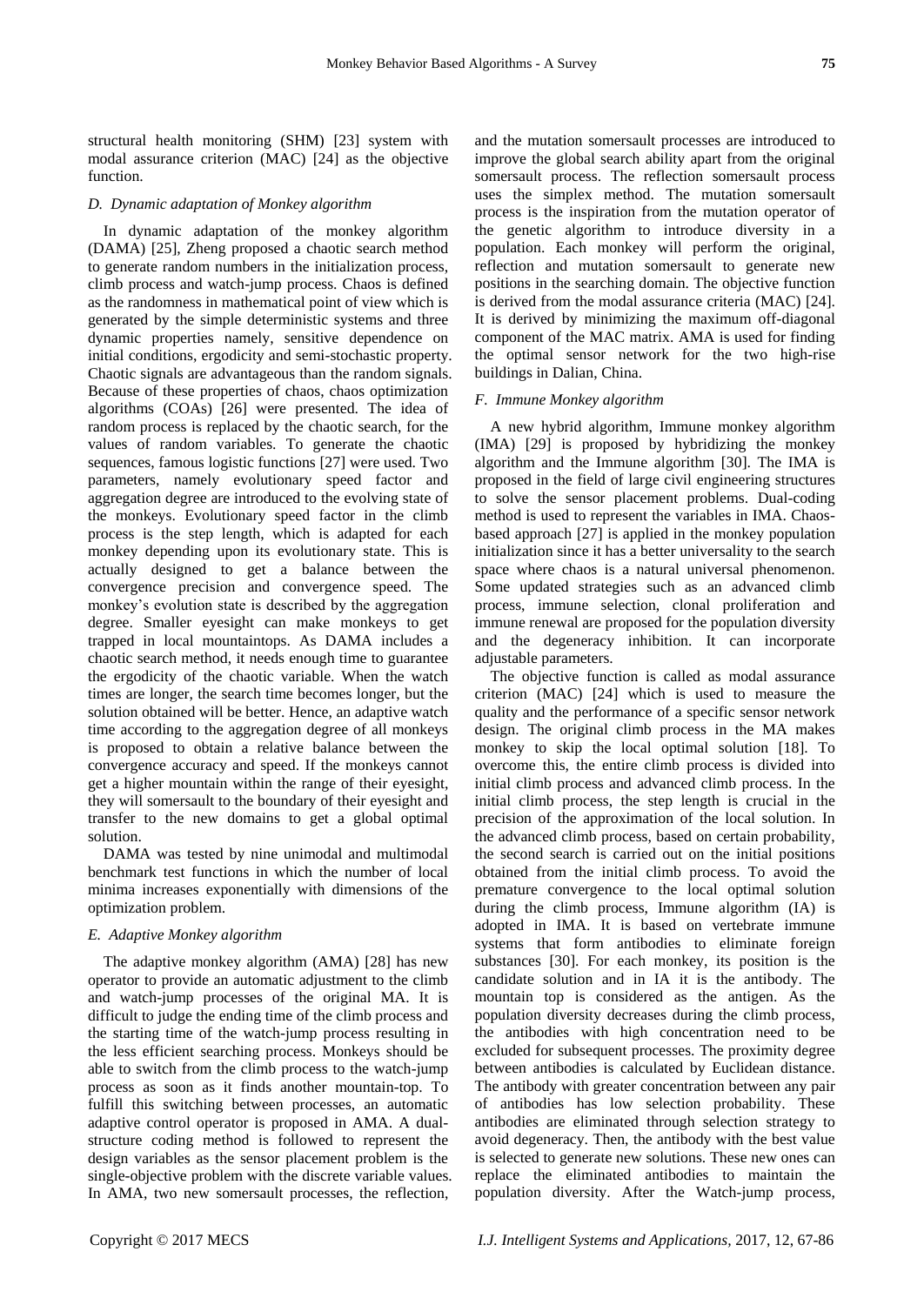when the monkey finds a new higher mountaintop and jump onto it from its current position, the advanced climb process is repeated till the mountain top is reached. If the feasible space is bigger, the bigger eyesight value which is determined by the step length value is taken.

Inferior monkeys who cannot find better positions are to be eliminated to maintain the superior monkeys. But this elimination process is not reasonable as the population of the monkeys is limited. Therefore, an immune renewal technique is proposed in IMA and this renewal is applied over the inferior and eliminated monkeys to expose their potential in an iterative manner. After iterations of the above-mentioned processes, each monkey will find a locally maximum position around its starting point. To find a comparatively higher mountaintop, each monkey has to somersault to reach a completely new domain. These modifications of IMA increase the population diversity and restrict the premature convergence problem to provide better solutions to the OSP problem [31] with higher dimensions.

A numerical case study was carried out to determine the sensor configuration using the sensor arrays with node index number as the optimization variable. The sensor configuration is performed for the second highest tower in the world, Canton Tower.

## *G. Niching Monkey algorithm*

In health monitoring system setup for large-scale structures, optimal sensor placement (OSP) [31] method plays a main role. To enrich the population diversity and to improve the exploitation capabilities in the original monkey algorithm, a novel niching monkey algorithm (NMA) [32] is proposed. This is the combination of the original MA with the niching techniques. In the sensor placement, the minimization variables are the sensor locations. Dual-structure coding method is followed to represent the variables in NMA. NMA maintains a distributed multi-population approach to increase the diversity through the isolation of subpopulations. Niching mechanism is introduced to improve the information exploitation among neighbors of monkeys. The niching method is based upon the natural Ecosystem [33]. As in an ecosystem with different niches having diverse species, niches are applied in NMA. Within a niche, each individual is forced to share the resources available to them. But among different niches, there will be no conflicts. The novel NMA proposes that each search space be taken as a niche and also proposes to preserve the highly-fit monkeys along with the weaker monkeys as long as they are not the similar ones. As chaotic map has the ergodicity, certainty and randomicity characteristics, it is used to initialize the population in NMA. After the population initialization in NMA, the entire population is classified to form the niches as per the similarity between monkeys. Hamming distance is used to estimate the similarity of binary-coded variables and the real coded variables use the Euclidian distance or any other defined measure. The monkey count in a niche is determined by the resources and the efficiency of each individual in

grabbing the resources. The quality of sensor network design is evaluated by an objective or the fitness function MAC [24] which is problem specific. In NMA, the climb process is modified with the help of niching techniques. There are three parts in the climb process of NMA. They are Initial climb process, Fitness sharing mechanism, and Interaction between niches. In the initial climb process, the precision of approximated local solution is determined by the step length parameter. The solutions are more precise when the step length is small. The initial climb process has limits for climbing up and down. In the Fitness sharing mechanism, as it is the best known niche technique to maintain diversity in searching domain, it modifies the search space by reducing the fitness of the monkey in densely populated areas. In interactions between niches, the communication between the niches is maintained with a new scheme, namely "replacement" which interchanges the information about the different areas of the search space between the best and worst niches. The best monkey provides the valuable information to the worst monkey. Hence, the exploitation capability improves. After the climb process, each monkey goes to the mountain top in a niche. Then it will look to find out other higher mountains around. If the feasible space of the problem is bigger, the eyesight should be bigger in the watch-jump process. If the maximum number of generations specified is met without any improvement in the value of the objective function, then the iterations are terminated in NMA and the best solution is returned in a niche.

The computational efficiency of the NMA are demonstrated by two cases of optimal sensor placement on a high-rise structure, Dalian world trade building.

# *H. Monkey algorithm with ABC search operator*

A monkey algorithm with the search operator of artificial bee colony algorithm (ABC-MA) [34] is proposed to carry out clustering analysis. Cluster analysis is the process of grouping a set of objects such that the objects in the same cluster or group are more similar to each other than to those in other clusters. The result of  $k$ means clustering depends on the initial solution and is expected to fall into the local optima easily. In ABC-MA, Euclidian metric is used as a distance metric. The objective function used is the minimization of the squared error function. In ABC-MA, the number of clusters and dimensions of the object plays an important role in the computing time of the algorithm. When the climb step is smaller, the climb number will be more to give high precision solution and the computational time is high to calculate the objective value. To reduce the computational time, a new search operator used in artificial bee colony [35] is used before commencement of the climb process. ABC search operator is introduced to strengthen the seek ability to find the local optimal solution. The climb number is also reduced, which in turn reduces the computational time.

The climb process uses a recursive optimization algorithm, called pseudo-gradient based simultaneous perturbation stochastic approximation (SPSA) [36]. The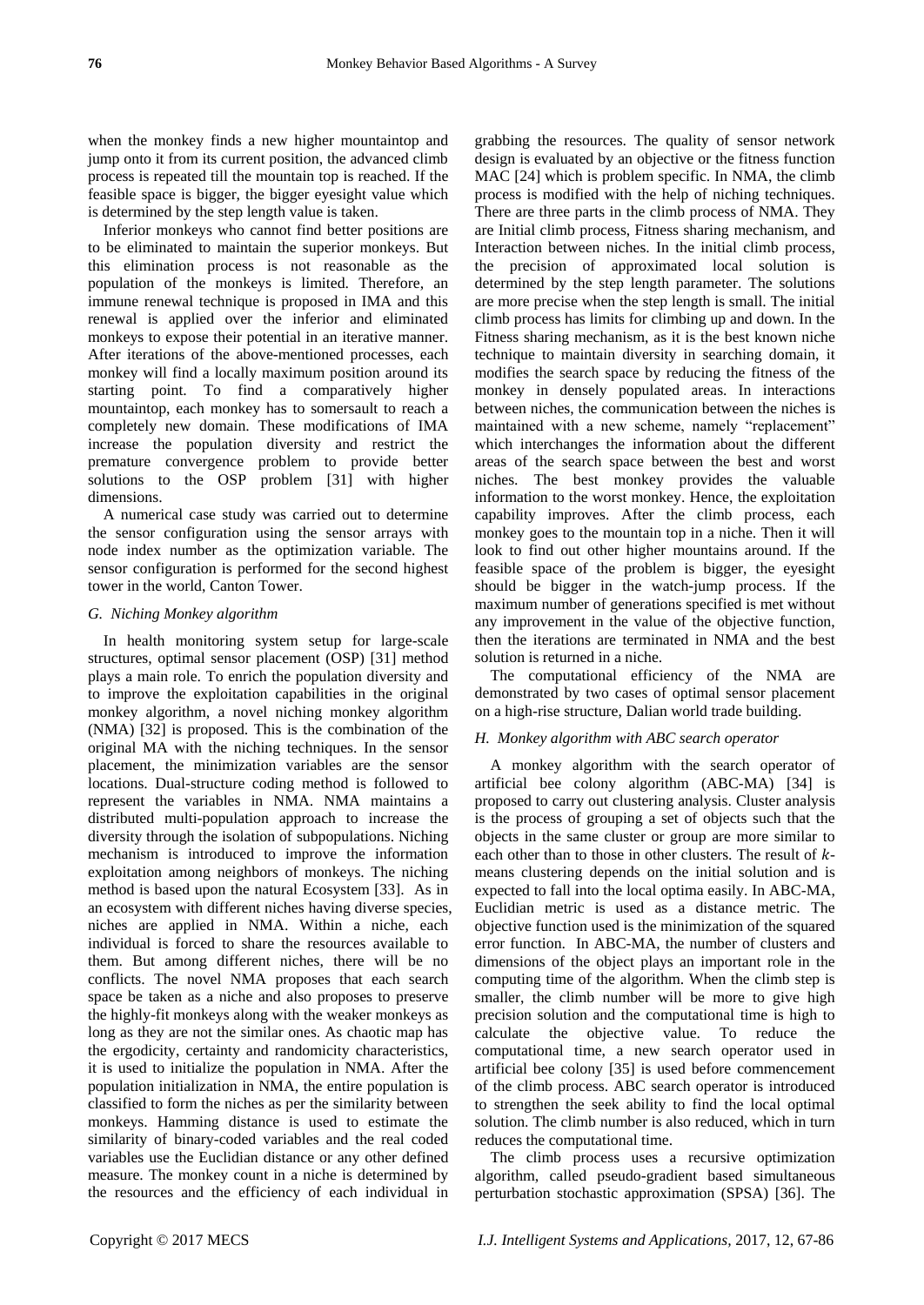step length of the climb process plays a crucial role in the precision of the local optima. The climb process has a maximum allowable number of climb iterations. Once the climb process is over, the watch-jump process starts and then repeats the climb process till the other mountaintop is reached. In watch-jump process, the eyesight of the monkey is taken as the parameter which depends on the size of the feasible space of the problem. Once the repetition of climb and watch-jump processes is completed and a local optimal high mountaintop is reached, somersault process is initiated to find a much higher mountaintop. For the clustering problem, the center of the objects in the cluster is chosen as the pivot to replace the center of all monkeys by k-means algorithm. Somersault interval is defined in the somersault process to decide the maximum somersault distance of the monkeys.

The results of ABC-MA clustering algorithm is compared with six other stochastic algorithms such as MA, PSO, CPSO, ABC, CABC and k-means algorithms for 2 artificial data sets and 10 real-life data sets (Iris).

#### *I. Triaxial accelerometer Monkey algorithm*

Triaxial accelerometers are widely used nowadays in the structural health monitoring (SHM) [23] of largescale structures. Dual-coding method is used to map the OSP problem [31] as it has discrete variables. In triaxial accelerometer monkey algorithm (TAMA) [37], the calculation of the threshold value is done with the help of probability theory. This will reduce the probability of generating disabled monkeys. The EFI3 measurement theory is modified [38] and included in the objective function. In the troop generation process, the new healthy monkeys should be generated randomly. Insemination, pregnancy test, and eugenics are the three steps in the troop generation process. Probability theory related threshold value is proposed to improve the health rate of monkeys. Insemination process is designed for generating a preliminary sensor configuration, which is similar to the oosperm of a monkey. The pregnancy test is to estimate whether the oosperm will form a healthy or a disabled monkey. In Eugenics process, the eligibility of new generated oosperm is estimated and the oosperm will be regenerated until a healthy monkey appears.

A harmony ladder climb process is proposed with the stochastic perturbation mechanism of the harmony search algorithm (HSA) [12]. This is to reduce the premature convergence of the original MA. Each monkey with their climbing experience will try to search the next direction. Harmony ladder climb process considers three factors such as personal best monkey, global best monkey and harmony memory (HM) monkey. The personal best monkey is the monkey's own location with best positions and best value for the objective function. Global best monkey is the monkey having the best position achieved by each monkey till a certain point of time. Global best monkey is called as 'monkey king', which has the capability to build an interaction network to guide the rest of the monkeys. This 'monkey king' will be replaced when a new better monkey arrives in each iteration. HM

database generates HM monkey based on a rate influenced by the HM considering rate [12]. The biodiversity of the troop of monkeys is improved by this monkey by avoiding premature convergence. After the harmony ladder climb, each monkey reaches the top of the mountain in their local area and look around. When a better location is found, the monkeys will jump to that higher place and restart the simple climbing process. When there are no more higher places that the monkeys can view, they will take rest to save energy. To solve the problem with the eyesight value, a scanning watch-jump (SWJ) process with the adjustable eyesight of the monkey is proposed in TAMA. In this method, the probability of missing a higher mountain in the surrounding area is reduced. Hence, the repeated calculation in a local optimal area is avoided by improving the capability of global optimization. After the harmony ladder climb and SWJ, to increase the chance of a global optimal solution and to make a great change in locations, the monkeys somersault to the center of the troop. After the somersault process, harmony ladder climb and SWJ process are executed. The termination condition in TAMA is achieved when the maximum number of iterations are achieved. TAMA is applied to the sensor placement in the Xinghai No. 1 bridge in Dalian.

# *J. Improved Monkey algorithm*

The 0-1 knapsack problem is a classic combinatorial optimization problem. Many algorithms have low precision and easily fall into local optimal solutions while solving the 0-1 knapsack problem [39]. Improved MA proposes [40] binary version of the monkey algorithm to solve the 0-1 knapsack problem which is the combination of cooperation process and greedy strategy (CGMA). In this algorithm, the greedy algorithm is used to improve the ability of the local search, the somersault process is changed to avoid local optima, and the cooperation process speeds up the convergence rate of the algorithm. Random generation of initial population is used in CGMA. As per pseudo-gradient-based simultaneous perturbation stochastic approximation (SPSA) [36], climb process is a step-by-step one. It improves the objective function by selecting a better position among the two positions existing near the current position. Step length is equal to 1 in the knapsack problem. After the climb process and the watch–jump process, the cooperation process is helpful in making the monkeys find a better solution and can improve the convergence rate. It is accomplished by cooperating with the monkey with best position. These monkeys will move forward towards the direction of the best monkey. In 0-1 knapsack problem, there is a chance of getting an abnormal encoded individual which do not satisfy the constraints using the metaheuristic procedures. A local search strategy-greedy algorithm (GTA) [41] is used to improve the feasible solutions by correcting the infeasible ones. In CGMA, the monkey's position is randomly chosen as the pivot in order to replace the center of all monkeys and a new somersault process is adopted. A "limit" parameter is used to control monkeys falling into the local optima after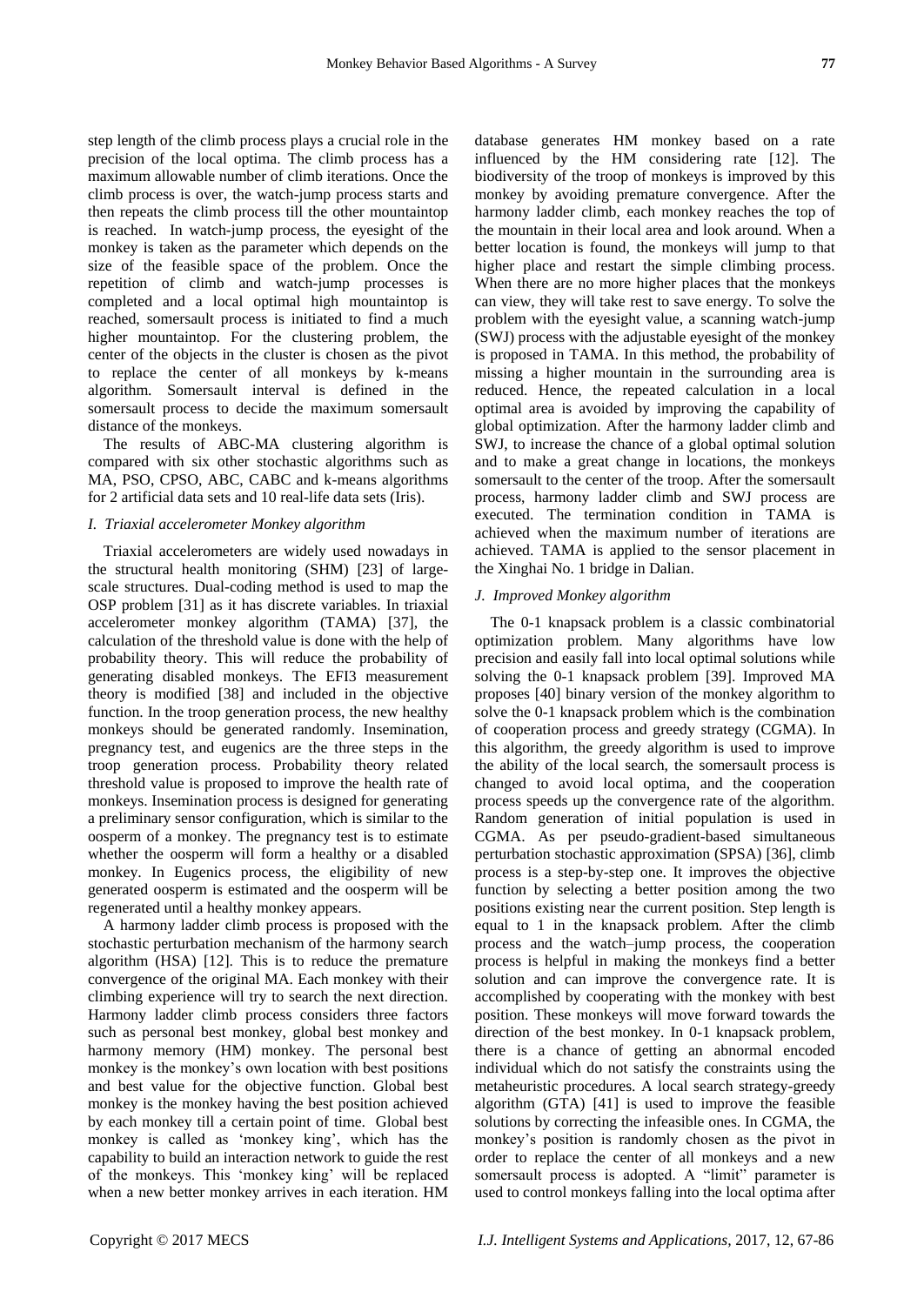the repetitions of somersault process. When there is no improvement in the global optimal solution, the monkeys are abandoned and then reinitialized. The CGMA iteration is terminated when the optimal solution is found or a comparatively large number of iterations is reached. CGMA is advantageous in solving 0-1 knapsack problems, fixed and random problems and small and large-scale problems.

# *K. MAKHA (MA and Krill Herd) algorithm*

MAKHA [42] is an efficient and reliable optimization method proposed by hybridizing the Monkey Algorithm (MA) and the Krill Herd Algorithm (KHA) [43]. KHA is a bio-inspired algorithm based on the herding activity of krill individuals. The objective function is based on the krill movements that represent the minimum distances of each krill from food and the high density of the herd. The krill motion consists of three main mechanisms such as movement induced by the presence of other krill, their foraging activity, and random diffusion. Two adaptive genetic operators mutation and crossover are used.

MAKHA is a new hybrid and reliable algorithm that combines MA and KHA. MA has two exploration and two exploitation operators. The watch-jump process acts as both the exploration and exploitation operator. The somersault operator with pivot function is a highperforming diversification operator. The exploitation balance is brought to the MA by running the climb process twice per iteration. KHA also has two exploration operators and two exploitation operators, but the physical random diffusion is less efficient than the somersault operator. Hence, KHA can fall into the local optima easily. Two genetic operators (crossover and mutation) of KHA IV [43] can address the trapping problem. KHA has the high-performing exploitation operator, the foraging movement; it is considered as an exploitation-dominant algorithm. The hybrid algorithm, MAKHA, was designed to have these processes:

- The watch-jump process.
- The foraging activity process.
- The physical random diffusion process.
- The genetic mutation and crossover process.
- The somersault process.

This hybridization used the efficient steps of MA and KHA algorithms and provided a better balance between the exploration and exploitation steps. MAKHA was tested with 27 benchmark problems.

# *L. Chaotic Monkey algorithm*

To avoid the slow convergence speed in monkey algorithm (MA), chaotic monkey algorithm (CMA) [44] is proposed. The chaotic monkey algorithm uses chaos search strategy of chaos optimization algorithm [45] to avoid falling into local optima and repeated search in the same domains. The chaotic variable has ergodicity and randomness characteristics which makes the chaos optimization algorithm move out of local optimum solution and fasten the search. In CMA, the initial monkey population is generated using chaotic variable instead of random variable and binary coding to improve the global search capability. Climb process is helpful to explore the local optima with a better position. To improve the climb process efficiency, a greedy local search strategy is used. The best solutions are selected in each step. In CMA the watch-jump process is performed by swapping two bits (0 and 1) with different values independently and chaotically. When the neighbor position of the monkey exhausts and there is no better position, then the monkey does the somersault process to find a new position. The CMA is terminated when the maximum number of iterations is reached. The best solution is updated at each step of CMA. CMA is applied on the optimal sensor placement in a suspension bridge with the objective of minimizing the number of sensors and to locate them in the right places so that the cost could be minimized.

#### VI. HYBRID MONKEY SEARCH AND MONKEY ALGORITHM

Hybrid monkey search and monkey algorithm combines the tree climbing and the mountain climbing behaviors of monkeys along with the climb, watch-jump, and somersault processes. The algorithms hybrid MS and MA and their applications are shown in the Fig. 11 below.

#### *A. Hybrid MSA*

The Monkey search algorithm (MSA) [46] is the simulation of a monkey searching for food on top of the trees by climbing, jumping and somersaulting to other trees or mountains. The solutions of the problem are the representation of the locations of food sources. M is the number of solutions, which are the monkeys or agents within a jungle. The output is the feasible position of the monkey to find good food. The starting point is considered as the root of the tree and with the help of the climb process, the monkey climbs the tree step-by-step to reach the top of the tree.



Fig.11. Hybrid MS and MA algorithm and their applications

The step length and the sight length are taken care in the climb process by the monkey. Once the mountaintop or the top of the tree is reached by the monkey, the monkey gets down marking the solution value. When there is a new solution value, it is entered as the current best solution. Once the monkey comes down, it will climb up the tree for n number of times for exploring the branches with the good values. To explore a new search domain, after finding n solutions, the monkey makes a somersault to find a new starting point and starts the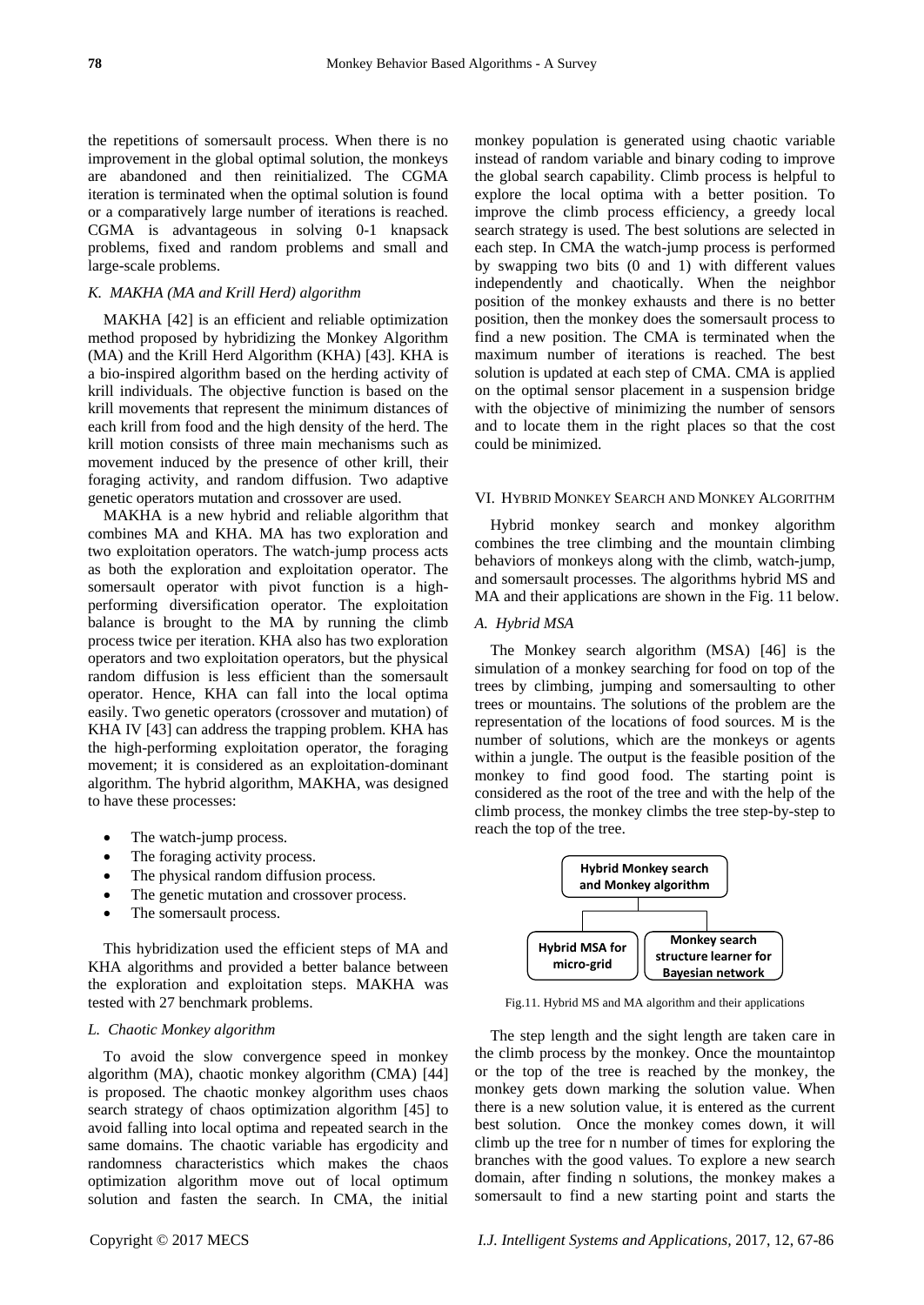climbing process again. Then using a randomized perturbation function and the best solution, the new feasible solutions are created. From the three different perturbations proposed by Mucherino [1], the double point crossover operator is chosen to find the new feasible solution for this Hybrid micro-grid problem. To avoid the local optima, a predetermined number of best solutions are stored in the memory. Replacement of the solutions in the memory by the new best solutions is also encouraged. MSA [46] is applied to the stochastic optimization problems such as configuration of appropriate component for a Hybrid Micro-Grid [47]. In this Renewable Energy Integration Problem, a jungle where the monkey resides is the combination of the generators, wind turbines and PV arrays of the load. The objective of this problem is to supply the energy based upon the demand in an efficient way.

#### *B. Monkey search structure Learner*

When things are uncertain, based upon the available statistics and the expert's knowledge, Bayesian belief network (BBN) [48] can provide brief knowledge about a particular domain. Using BBN structure to learn information from the data is basically an NP-hard problem. Hence, it requires an optimization algorithm to arrive at an optimal solution. A hybrid algorithm, Monkey search structure learner (MS2L) [49] has been evaluated over five BBN structure learning approaches. Directed acyclic graph (DAG) is the data structure used in BBN. The aim of MS2L is to present a novel search paradigm for locating the optimal DAG using the monkey search algorithm.

The objective function Bayesian information criteria (BIC) should be maximized for optimal results. To initialize the process of MS, the population size is taken as one. Depending upon the number of monkeys in the population, the same algorithm is run that many times for initialization. The monkey starts creating the branches from the root node with the help of perturb function. The perturbations in MS2L are the single-arc insertion and arc-deletion with equal probabilities. The perturbations is represented as Perturb (Node,dist) where Node belong to the vertices set and dist is the single perturbation to be applied. The monkey climbs over the branch to reach the better solution. The best solution obtained is stored in the memory of the monkey. After the climb process, each monkey is considered to have a sub-optimal solution within a tree. When the trees with better solutions are seen, it will jump to explore the branches. Monkeys are assumed to see only up to its eyesight parameter. One fifth of the number of total variables is chosen as the eyesight. After the climb and watch-jump processes, each monkey reaches its maximal optimal point when compared to the nearby options. Globally optimized values are obtained during the somersault to an unexplored domain. The size of the search space is the deciding factor for the somersault interval. It manages the maximum distance of somersault of a monkey. The objective function is then calculated over newly discovered DAG. When this value is higher than the

current best of the monkey, it is used as initialization DAG and the climb process is restarted. From the initial tree, the edges are added if dist value in Perturb function is an arc insertion otherwise it is deleted. This algorithm is terminated for any of these conditions:

- Solutions found by all monkeys have not improved since last k iterations
- The algorithm has run the maximum permissible times, k.

For evaluation, two parameters are taken into consideration. They are:

- The time taken to find the optimal structure.
- The performance of the structure

#### VII. SPIDER MONKEY OPTIMIZATION ALGORITHM

The spider monkey optimization algorithm is based on the spider monkey behavior of splitting themselves into small groups under the local and global leadership of female spider monkeys for searching food. The variations of spider monkey optimization algorithms along with their applications are shown in the Fig. 12. In Fig. 12, the types such as SM Optimization, SaSMO, FPSMO, TS-SMO, and QASMO used benchmark problems and hence it is not mentioned.

#### *A. Spider Monkey optimization*

Spider Monkey Optimization (SMO) [3] algorithm is inspired by intelligent behavior of fission-fusion social structure based animals. The society of spider monkeys follows the fission-fusion social structure of animals. SMO is a trial and error based collaborative iterative process. SMO process consists of six phases: Local leader phase, Global leader phase, Local leader learning phase, Global leader learning phase, Local leader decision phase, Global leader decision phase. The position update process in Global leader phase is inspired by the G-best guided ABC [50] and modified version of ABC [51].

The SMO algorithm is applied over 26 global optimization benchmark functions which contain both uni-modal as well as multi-modal problems.

# *B. Self-adaptive Spider Monkey optimization*

Self-Adaptive Spider Monkey Optimization (SaSMO) [52] algorithm takes very less average function evaluation (AFE) in comparison to basic SMO and Modified position update in the spider monkey algorithm [53]. SaSMO proposed a novel approach for complex optimization problems. It is self-adaptive in nature as it modifies the position of the local leader. The probability based position update is added in global leader phase and the size of search radius is dynamically decreased for a local leader in the iterations. For the entire group members, this algorithm provides the new locality in the Local leader phase. Then the greedy selection mechanism is applied between the existing and the newly computed positions. The probability is calculated using the fitness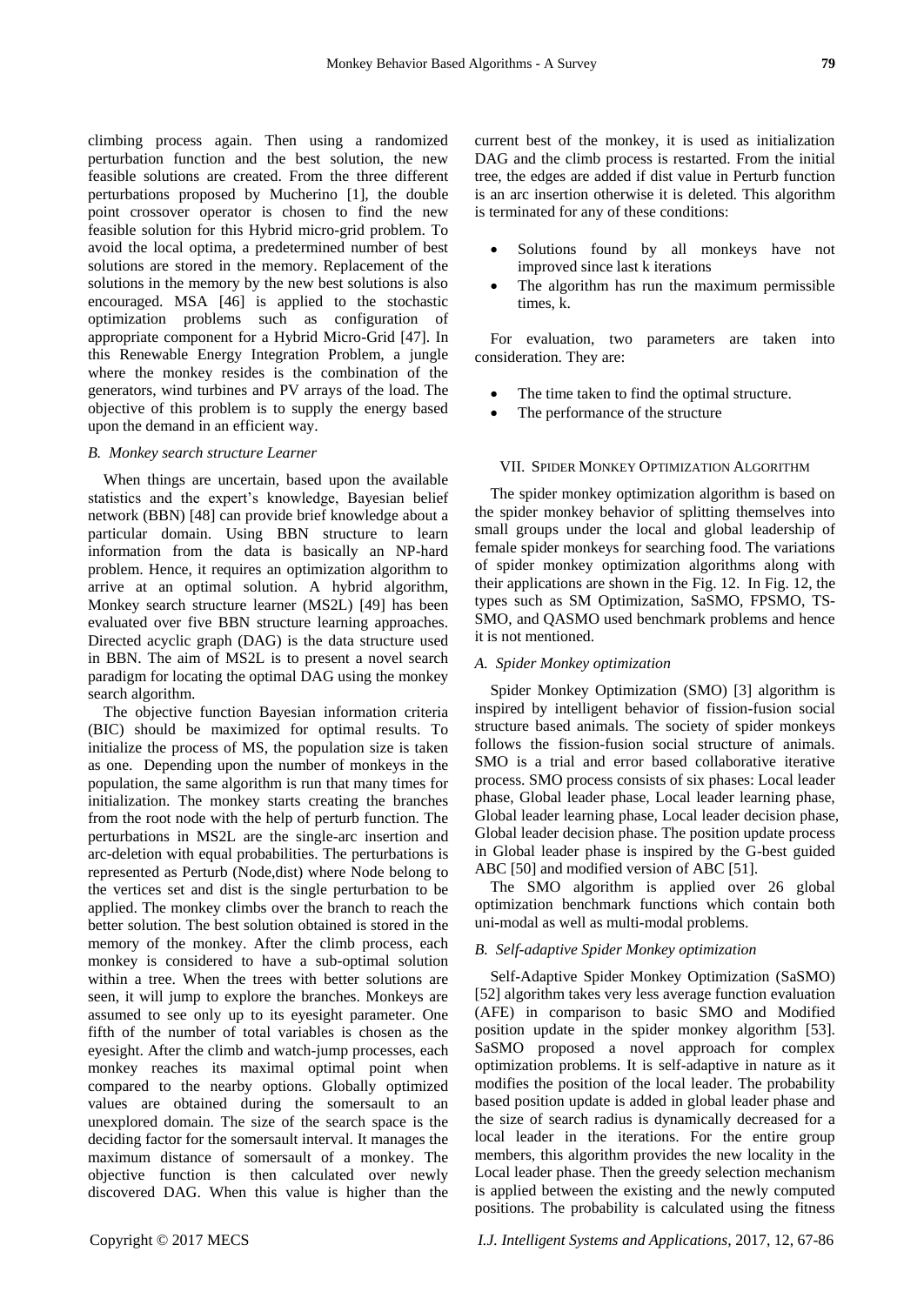of the individuals for every group member. In the global leader phase, SaSMO provides new positions for each member of the group. Position of global leader is updated as in basic SMO. The location of the local leader is regulated dynamically with a large step size in the search area in the first iteration. The step size will decrease with the increase in the number of the iterations to provide refined solutions. The idea of SaSMO is that the local leader phase solutions are distant from the best feasible solution in the first iteration and it will converge in subsequent iterations. This SaSMO algorithm is applied to 42 benchmark problems, engineering optimization problems such as Pressure vessel design problem, Compression spring problem and to the realworld problems such as Lennard-Jones problem and Frequency modulated sound waves parameter estimation problems.

#### *C. Fitness based position update using SMO*

Fitness based Position update in SMO (FPSMO) [54] algorithm introduces a fitness based location updating strategy and updates the position of individuals based on their fitness to improve the rate of convergence and exploitation capability. FPSMO modifies three phases of SMO by incorporating the fitness of individuals. The perturbation in the solution depends on the fitness of the solution. In each solution, the number of updates in the dimensions depends on the probability i.e. the fitness function. The assumption is that the global optima need to be near about the better-fit solutions. When the perturbation of better solutions is high and the step size is larger then there is a possibility of skipping the true solutions. Hence, in FPSMO, the low fit solutions explore the search space and the better solutions exploit the search space. In other words, for the high fit solutions with high probability value, the step size will be small. The modified step size can impose a balance between the exploration and exploitation of search space and also help to avoid the stagnation and early convergence. FPSMO is applied over nineteen different benchmark functions and on a real world problem called Pressure vessel design problem.



Fig.12. Spider monkey optimization applications

#### *D. Modified monkey optimization*

Modified Monkey optimization (MMO) [55] algorithm, a stochastic meta-heuristic algorithm can handle nonlinear constraints easily. It improves both local and global leader phases. In this MMO, diversification of the entire search space and intensification of the best solutions are balanced by maintaining diversity in local and global leader phases of SMO. MMO algorithm modifies the local and global leader phases using the modified golden section search (GSS) [56]. The gradient information of the function is not used in Golden section search method to find the optima of unimodal continuous function. MMO algorithm was tested on IEEE 30 bus, 41 branch system having 13 control variables to minimize the active power loss.

#### *E. Tournament selection based SMO*

Tournament selection based SMO (TS-SMO) [57] replaces the fitness proportionate probability scheme of SMO with the help of the tournament selection based probability scheme. It improves the exploration capability of SMO by avoiding the premature convergence. There are two manipulation phases in each iteration to update the swarm in SMO. In the first phase, based on the probability, the members of the swarm update their positions. This is known as fitness proportionate probability, similar to roulette wheel selection of Genetic Algorithm (GA) [10]. In the fitness proportionate probability scheme in SMO, members with higher fitness have greater chances of updating their position than the low fit ones. In this case, less fit members with some useful and important information may be lost due to their low fitness value. Tournament selection based scheme which took the idea from GA [58] will consider the less fit individuals also to update their positions. This selection is to improve the searchability and convergence speed by providing more exploration. Hence, in TS-SMO the tournament selection based probability scheme is replaced by the fitness proportionate probability scheme of SMO to avoid the information loss from the low fit spider monkeys and allow them to update their position. Tournament of two individuals is done in the TS-SMO. The algorithm is terminated either when the maximum number of iterations is performed or an acceptable error is achieved. The TS-SMO is tested with a huge set of 46 benchmark problems which are unconstrained and with varying complexities.

### *F. Quadratic approximation based SMO*

Quadratic approximation based spider monkey optimization (QASMO) [59] is designed by incorporating quadratic approximation (QA) operator in SMO. The idea of applying QA in SMO is based on various stochastic search techniques such as controlled random search, GA, PSO, DE. Introduction of quadratic approximation (QA) operator to SMO algorithm enhances the local search ability. QA provides the minimum of the quadratic curve passing through three feasible solutions in the search space [60]. In QASMO, QA is applied to make use of the information about the current global and local best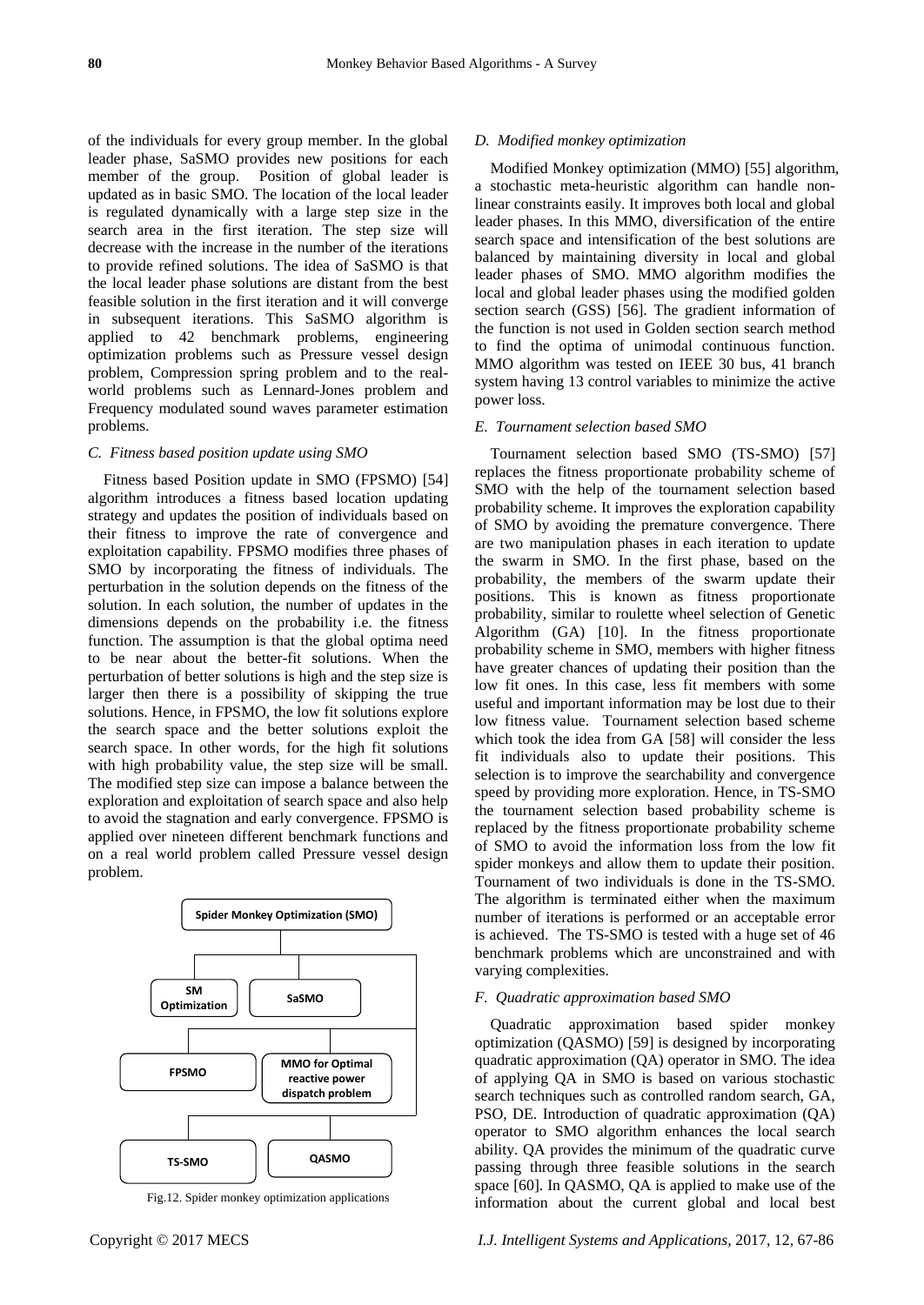solutions efficiently. Using QA operator, the neighborhood of these solutions is searched for comparatively better solutions. QA has been implemented in the GLL phase and the LLL phase. In GLL phase, the three solutions including the global leader and two randomly selected members of the swarm are taken. Now the solutions are generated by QA for a predefined number of times till a solution is obtained. A new position is generated using these three solutions. The position of the worst solution is obtained from the swarm. Then, the new position is compared with the position of the worst solution. If the fitness value of a new position is better than the worst solution of the swarm, then the worst position is updated with the new one. In LLL phase, three solutions including the local leader and two randomly selected members of the group are chosen. This is repeated for every group. In QASMO, the GLL and the LLL phases are modified as the updated positions of global and local leader are obtained in these phases respectively. Also, the number of better solutions obtained is more in these phases. QASMO is applied over the set of 46 scalable and non-scalable benchmark functions and also over the Lennard-Jones problem for three to ten atom clusters.

# VIII. COMPARISON OF THE VARIOUS MONKEY BEHAVIOR BASED TECHNIQUES

This section summarizes and compares the different monkey behavior based techniques in terms of their coding method, objective functions, application details, hardware and software used for implementation of each algorithm with the help of a table (Table 1). Starting from the Monkey search algorithm in 2007 till Spider monkey optimization, various coding methods such as binary coding, integer coding, and dual-coding are used to encode the solutions in these techniques. The monkey behavior based algorithms derive some important operators and techniques from other optimization

algorithms such as genetic algorithm, artificial bee colony, Harmony search algorithm, Krill herd algorithm, immune algorithm and Chaos optimization algorithm. The monkey behavior based algorithms are used for variety of applications such as Lennard-Jones and Morse clusters, multi-dimensional assignment problem, optimal sensor placement in high-rise buildings, Bayesian belief networks and so on. Depending upon the applications these techniques have their own parameter values like population size, height of the tree, memory size, step length, eyesight value and so on. Most of the monkey search algorithms are developed using the C++ programming language, while most of the monkey algorithm techniques used the commercial software MATLAB and few Spider monkey optimization algorithms are built using C programming language. The parameters like population size of the monkeys, height of the trees, the size of the memory and the number of times the monkey reach the top of the trees are defined in the case of monkey search algorithm. In the case of Monkey algorithm the parameters defined include the population size, number of generations for the algorithm, step length of the monkeys for the climb process, eyesight of the monkeys for the watch-jump process and the somersault interval for the somersault process and algorithm-specific parameters in the case of chaos optimization algorithm, artificial bee colony, Immune algorithm, Harmony search algorithm, Krill herd algorithm which are hybridized with monkey algorithm. In the Hybrid of MS and MA category, the algorithms have memory parameter along with the Monkey algorithm parameters to carry on the hybrid algorithm heuristics. In the case of spider monkey algorithm, the parameters include swarm size for the number of spider monkeys, global leader limit, local leader limit, the perturbation rate and the total number of runs. Comparison of all the methods suggests that each method has its own advantages and is suitable for finding optimal solutions.

| Table 1. Comparison of the monkey behavior based algorithms and their features |  |  |  |
|--------------------------------------------------------------------------------|--|--|--|
|--------------------------------------------------------------------------------|--|--|--|

| S. No          | Name of the algorithm                                                                                                      | Coding method                                                      | Objective functions                                                        | Applications                                                                            | Hardware and<br><b>Implementation Details</b>                                         |
|----------------|----------------------------------------------------------------------------------------------------------------------------|--------------------------------------------------------------------|----------------------------------------------------------------------------|-----------------------------------------------------------------------------------------|---------------------------------------------------------------------------------------|
| $\mathsf{A}$   | <b>Types of Monkey search</b>                                                                                              |                                                                    |                                                                            |                                                                                         |                                                                                       |
| 1.             | Monkey search: A novel<br>meta-heuristic for global<br>optimization                                                        | Protein<br>conformation using<br>Dihedral angles<br>representation | Global minimum of<br>the potential energy                                  | Lennard-Jones and<br>Morse clusters,<br>Distance geometry<br>problems<br>and Tube model | $C++$ on Windows<br>operating system<br>4GB Duo processor<br><b>AMD</b> Athlon        |
| 2.             | Monkey search for solving<br><b>MAP</b>                                                                                    | Matrix<br>representation                                           |                                                                            | Multi-dimensional<br>assignment problems                                                | CPU T2500 at 2<br>Intel<br>GB RAM,<br>GHz and 1<br>$C++$ using CodeBlocks<br>compiler |
| 3              | Allocation of capacitor<br>banks in distribution<br>systems through a<br>modified monkey search<br>optimization technique. | Binary structured<br>representation                                | Minimize the<br>capacitors investment<br>and the cost of<br>system losses. | Allocation of fixed<br>capacitor banks for<br>Electrical power<br>distribution system   | 3.40-GHz Intel Corei7-<br>2600 processor with 4<br><b>GHz RAM</b>                     |
| B              | <b>Types of Monkey algorithm</b>                                                                                           |                                                                    |                                                                            |                                                                                         |                                                                                       |
| 1              | Monkey algorithm for<br>global numerical<br>optimization                                                                   | Binary coding<br>method                                            | Objective functions<br>of $f_1$ to $f_{12}$                                | 12 Benchmark<br>problems or<br>Numerical examples                                       |                                                                                       |
| $\overline{c}$ | Discrete Monkey                                                                                                            | Binary coding                                                      | Minimize the                                                               | Transmission                                                                            | Developed using Matlab                                                                |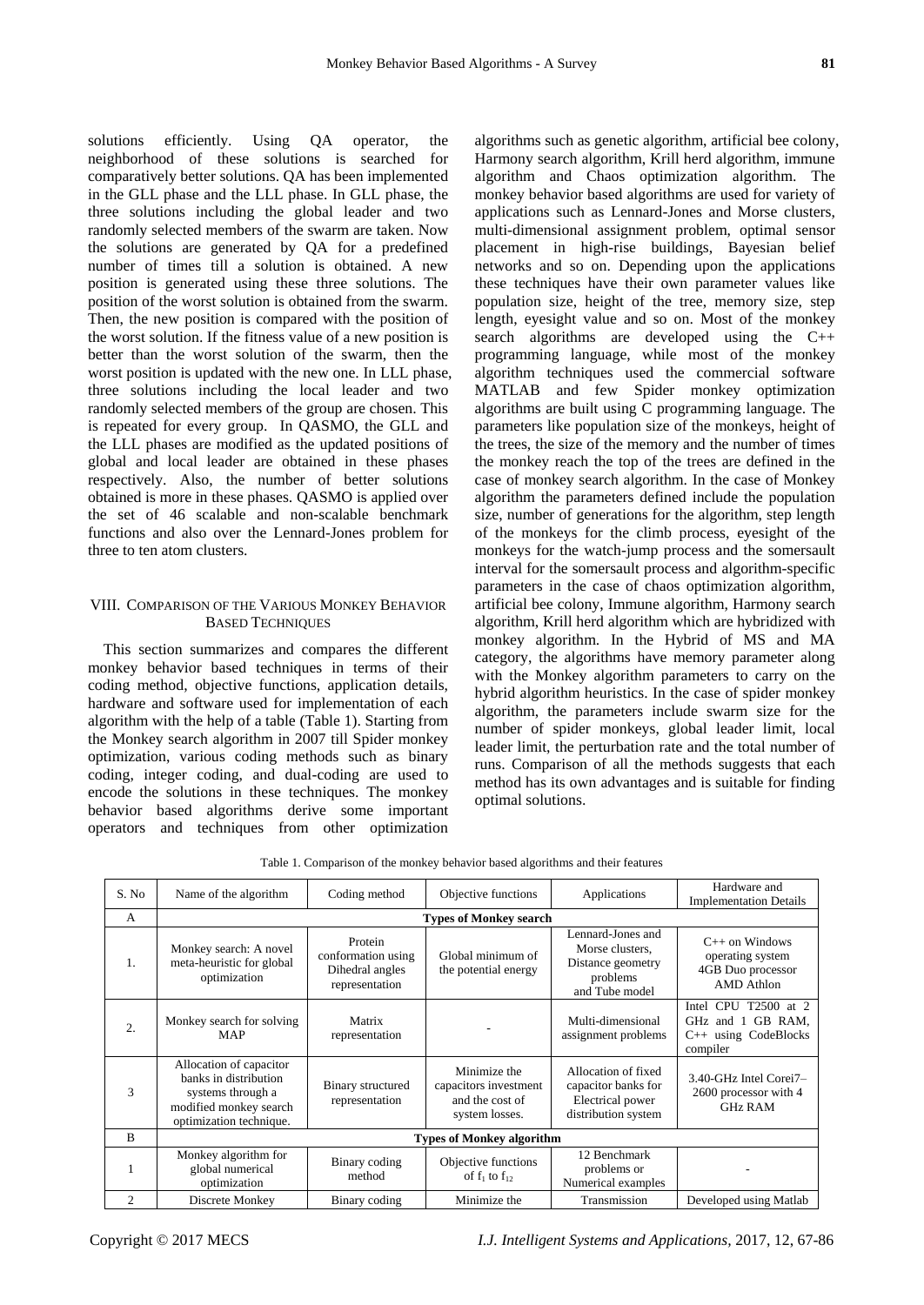|                | Algorithm and Its<br>Application<br>in Transmission Network<br><b>Expansion Planning</b>                                               | method                                                                                                                        | investment cost for<br>building transmission<br>expansion scheme for<br>electrical power<br>systems | network expansion<br>planning problem                                                | on PC with Intel<br>Pentium 2.0GHz<br>processor and 2.0 GB of<br>RAM.                                                   |
|----------------|----------------------------------------------------------------------------------------------------------------------------------------|-------------------------------------------------------------------------------------------------------------------------------|-----------------------------------------------------------------------------------------------------|--------------------------------------------------------------------------------------|-------------------------------------------------------------------------------------------------------------------------|
| 3              | A modified monkey<br>algorithm for optimal<br>sensor placement in<br>structural health<br>monitoring                                   | Integer coding<br>method                                                                                                      | <b>Modal Assurance</b><br>criteria (MAC)                                                            | Optimal sensor<br>placement problem                                                  | commercial software<br><b>MATLAB</b>                                                                                    |
| $\overline{4}$ | An improved monkey<br>algorithm with dynamic<br>adaptation                                                                             | Monkey's position<br>represented with n<br>dimensions                                                                         | Objective functions<br>of the corresponding<br>benchmark problems                                   | number of numerical<br>benchmark functions                                           |                                                                                                                         |
| 5              | Optimal sensor placement<br>for health monitoring of<br>high-rise structure using<br>adaptive monkey<br>algorithm                      | Dual structured<br>coding method                                                                                              | <b>Modal Assurance</b><br>Criteria (MAC)                                                            | Sensor placement for<br>health monitoring for<br>DITM and DWTB                       | commercial software<br><b>MATLAB</b>                                                                                    |
| 6              | Health monitoring sensor<br>placement optimization<br>for Canton Tower using<br>immune monkey<br>algorithm                             | Dual coding method                                                                                                            | <b>Modal Assurance</b><br>Criteria (MAC)                                                            | Sensor placement for<br>the whole canton<br>tower                                    | commercial software<br><b>MATLAB</b>                                                                                    |
| 7              | <b>Sensor Placement</b><br>Optimization in Structural<br><b>Health Monitoring Using</b><br>Niching Monkey<br>Algorithm                 | Dual structured<br>coding method                                                                                              | <b>Modal Assurance</b><br>Criteria (MAC)                                                            | Optimal sensor<br>placement problem<br>for<br>Dalian world trade<br>building         | <b>MATLAB</b>                                                                                                           |
| 8              | A Hybrid Monkey Search<br>Algorithm for Clustering<br>Analysis                                                                         | hybrid monkey<br>algorithm based on<br>search operator of<br>artificial bee<br>colony algorithm<br>for clustering<br>analysis | Minimizing the<br>squared error<br>function                                                         | 2 artificial data sets<br>and 10 real life data<br>sets                              | Desktop computer with<br>a 3.01GHz AMD<br>Athlon(TM) II X4640<br>processor, 3GB of RAM<br>Matlab 2012a in<br>Windows XP |
| 9              | A triaxial accelerometer<br>monkey algorithm for<br>optimal sensor placement<br>in structural health<br>Monitoring.                    | Dual coding method                                                                                                            | Modified EFI3<br>measurement theory                                                                 | optimal sensor<br>placement problem                                                  | commercial software<br><b>MATLAB</b>                                                                                    |
| 10             | An improved monkey<br>algorithm for a 0-1<br>knapsack problem.                                                                         | Binary version of<br><b>MA</b>                                                                                                | Maximize the value<br>with less weight                                                              | Knapsack problem                                                                     | Desktop computer with<br>a 3.01GHz AMD<br>Athlon(TM) II X4640<br>processor, 3GB of RAM<br>Matlab 2012a in<br>Windows XP |
| 11             | MAKHA-A New Hybrid<br>Swarm Intelligence<br>Global Optimization<br>Algorithm.                                                          | Hybrid agent's<br>position with NV<br>(dimensions of<br>decision variable<br>vector)                                          | Objective functions<br>of the benchmark<br>problems                                                 | 27 classical<br>benchmark problems                                                   |                                                                                                                         |
| 12             | <b>Chaotic Monkey</b><br>Algorithm Based Optimal<br><b>Sensor Placement</b>                                                            | Binary coding                                                                                                                 | <b>Modal Assurance</b><br>Criteria (MAC)                                                            | Optimal sensor<br>placement problem                                                  | $g++4.8.1$ compiler                                                                                                     |
| $\mathbf C$    | Types of Hybrid Monkey search and monkey algorithm                                                                                     |                                                                                                                               |                                                                                                     |                                                                                      |                                                                                                                         |
| $\mathbf{1}$   | Using the Monkey<br>Algorithm for Hybrid<br>Power Systems<br>Optimization (MSA)                                                        | combinations of<br>generators, wind<br>turbines, and PV<br>arrays which satisfy<br>the load<br>$(1-1-1)$                      | Minimization of the<br>total cost of the<br>system and global<br>warming potential                  | Hybrid power<br>systems optimization                                                 |                                                                                                                         |
| $\mathfrak{2}$ | A Novel Bayesian Belief<br><b>Network Structure</b><br>Learning Algorithm Based<br>on Bio-Inspired Monkey<br>Search<br>Meta-Heuristic. | <b>BBN</b> DAG is<br>represented by<br>connectivity matrix                                                                    | Maximization of the<br><b>Bayesian Information</b><br>Criteria (BIC)                                | <b>Medical Datasets</b><br>from UCI machine<br>laboratory are used<br>for evaluation |                                                                                                                         |
| D              |                                                                                                                                        |                                                                                                                               | <b>Types of Spider Monkey optimization algorithm</b>                                                |                                                                                      |                                                                                                                         |
| $\mathbf{1}$   | Spider Monkey<br>Optimization algorithm<br>for numerical<br>optimization.                                                              | Spider monkeys<br>represented in D-<br>dimensional vector                                                                     | Objective functions<br>of the benchmark<br>problems                                                 | 26 global<br>optimization<br>problems                                                |                                                                                                                         |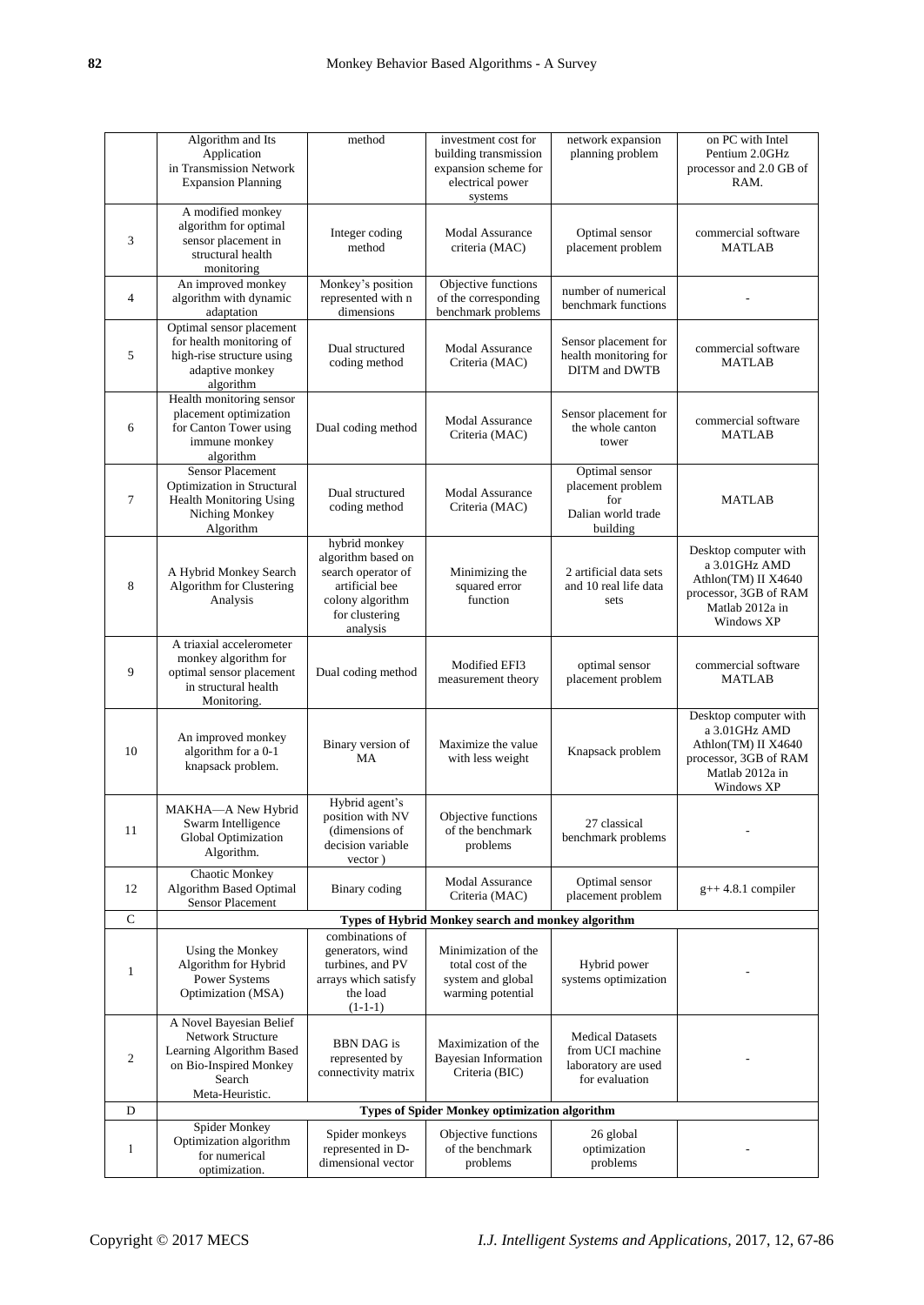| $\mathcal{D}_{\mathcal{L}}$ | Self-Adaptive Spider<br><b>Monkey Optimization</b><br>Algorithm for Engineering<br>Optimization Problems.                                                 | Spider monkeys<br>represented in D-<br>dimensional vector | Objective functions<br>of the benchmark<br>problems and the real<br>problems  | 42 benchmark<br>problems and 4 real-<br>world problems                               | C programming<br>language |
|-----------------------------|-----------------------------------------------------------------------------------------------------------------------------------------------------------|-----------------------------------------------------------|-------------------------------------------------------------------------------|--------------------------------------------------------------------------------------|---------------------------|
| 3                           | Fitness based position<br>update in spider monkey<br>optimization algorithm.                                                                              | Spider monkeys<br>represented in D-<br>dimensional vector | Objective functions<br>of the real and<br>benchmark problems                  | 19 Benchmark<br>functions and a real-<br>world problem                               | C programming<br>language |
| $\overline{4}$              | <b>Modified Monkey</b><br><b>Optimization Algorithm</b><br>for Solving<br><b>Optimal Reactive Power</b><br>Dispatch Problem                               | Spider monkeys<br>represented in D-<br>dimensional vector | Minimize the active<br>power loss and the<br>voltage deviation in<br>PO buses | Tested on IEEE 30<br>bus system for<br>optimal reactive<br>power dispatch<br>problem |                           |
| 5                           | <b>Tournament Selection</b><br><b>Based Probability Scheme</b><br>in Spider Monkey<br>Optimization Algorithm.                                             | Spider monkeys<br>represented in D-<br>dimensional vector | Objective functions<br>of the benchmark<br>problems                           | 46 unconstrained<br>benchmark problems                                               |                           |
| 6                           | Improving the local search<br>ability of spider monkey<br>optimization algorithm<br>using Quadratic<br>approximation for<br>unconstrained<br>optimization | Spider monkeys<br>represented in D-<br>dimensional vector | Objective functions<br>of the benchmark<br>problems                           | 46 scalable and<br>unscalable<br>benchmark functions<br>and Lennard-Jones<br>problem |                           |

In the case of Monkey search algorithms, as the climbing of the monkeys over the trees are decided by the metaheuristics such as SA, GA, ACO, DE or HAS based perturbations, it is applied to the hardest global optimization problems such as Lennard-Jones clusters and Morse clusters and also to the tube model for protein folding. Monkey search algorithm can also be applied to solve the general multidimensional assignment problem instances. As each feasible solution of MAP uses the matrix representation, this representation is helpful in constructing perturbations. In the Modified monkey search version, the MS algorithm is modified to suit the technical characteristics and limitations of the optimal capacitor allocation problem with varying bus bars and distribution networks/branches/feeders in electrical power distribution systems.

In the second category of monkey behavior based algorithms, Monkey algorithm was applied to the benchmark numerical problems with continuous variables including Sphere function, Ackley's function Rosenbrock function etc. DMA is the modified version of the MA, with the particular load level and generation expansions, Transmission expansion planning problem build new transmission infrastructure with minimal investment cost. MMA is an algorithm applied to increase the structural safety and reliability of the high-rise civil structures with minimal operation and maintenance costs for Dalian world trade building located in northeast of China. DAMA, which is the monkey algorithm's version with dynamic adaptation was applied to the several test functions of nine numerical problems some of them taken from original MA test problems. AMA is applied to allocate sensors across Dalian world trade building and Dalian International trade mansion efficiently. IMA is the immune version of MA and is applied to allocate sensors to the whole tower and to the main tower of the Canton Tower in China. NMA is the modification of MA with niching techniques for better population diversity was also applied to the structural health monitoring system to implant the sensors over Dalian world trade building efficiently. A hybrid monkey search algorithm with the

search operator of ABC was applied to perform the cluster analysis over two artificial datasets and ten reallife data sets such as IRIS, Teaching Assistant evaluation, Wisconsin breast cancer data sets etc. The triaxial accelerometer monkey algorithm with the monkeys having improved health rate is applied to the optimal sensor placement over the world's first self-anchored bridge called Xinghai No.1 bridge in Dalian, China. CGMA is the binary version of MA with cooperation process and greedy strategy is applied to solve the 0-1 Knapsack problem which is an operations research NPhard problem. MAKHA is the hybrid of the Monkey algorithm and the Krill herd algorithm developed to incorporate the salient features of both the algorithms is applied to twenty-seven classical benchmark functions to prove its performance. CMA is the Chaotic monkey algorithm with chaotic variables is applied to the sensor placement problem over a suspension bridge.

In the hybrid of Monkey search and monkey algorithm category, Monkey climbing up the trees using climb process and somersault process which is named as Monkey search algorithm is applied to the hybrid microgrid to find the appropriate component configuration. Under the same hybrid category, MS2L, Monkey search structure learner is applied over five Bayesian belief networks structure learning approaches.

In the last category, Spider monkey optimization algorithm based on the social behavior of the spider monkey is tested on 26 global optimization problems. Another version of SMO called Self-adaptive SMO with no manual setting of its parameters was tested on fortytwo benchmark problems and four real-world problems to prove its efficiency. FPSMO, the other version of SMO with fitness position updates is tested over twenty-three diverse benchmark functions and a real world problem, Pressure vessel design problem. Modified monkey optimization algorithm, the modified version of SMO with Golden section search was applied to the optimal reactive power dispatch problem. In TS-SMO, the performance of the tournament selection based SMO was tested with 46 scalable and non-scalable optimization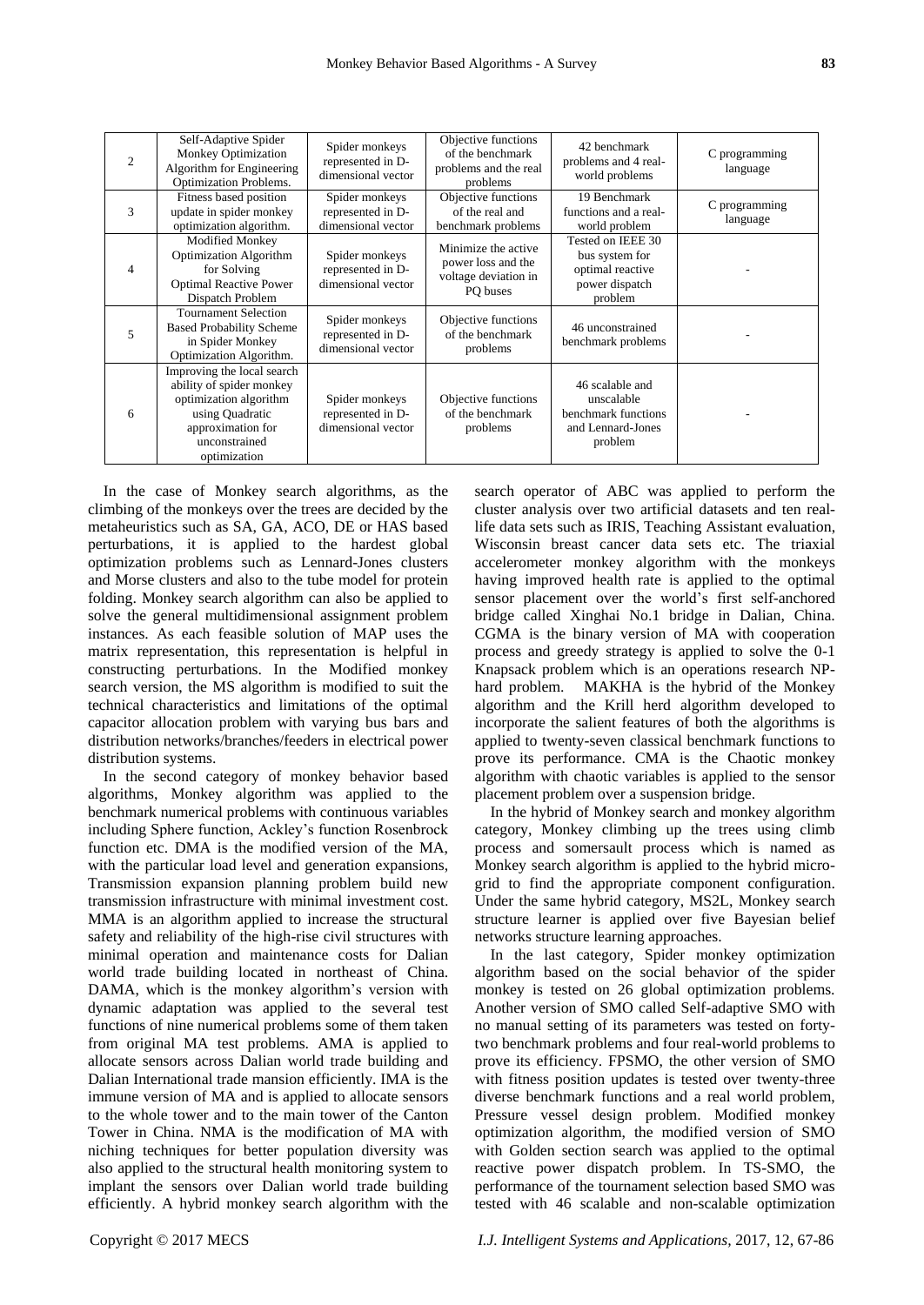problems. In QA-SMO, Quadratic approximation operator incorporated SMO performance is tested with 46 unconstrained optimization problems and applied to the Lennard-Jones problem to find the relative position of atoms in a cluster.

#### IX. CONCLUSION

Several swarm intelligence based algorithms such as particle swarm optimization, ant colony optimization, Glowworm swarm optimization etc, are used for finding optimal solutions to various complex optimization problems. Monkey behavior based algorithms, one of the swarm intelligence algorithms, are based on the behavior of monkeys in finding food from trees/jungle/mountains and are useful in deriving optimal solutions from huge search space. The Monkey search optimization algorithm has the feature of incorporating other efficient swarm intelligent algorithms in its metaheuristic structure; the researchers can give a hand to improve this algorithm with some special features of the other algorithms. Monkey algorithm and its variations are designed to solve optimization problems with discrete and continuous variables. Also, these algorithms are hybridized with various operators and representations obtained from other well-known swarm intelligence algorithms such as artificial bee colony optimization and immune algorithms.

Hybrid of MS and MA type algorithms combine the features of both the monkey search and monkey algorithm features together to provide researchers more options for development. Spider monkey algorithm is a recent addition in this series, which is based on the spider monkey behavior of searching food in small groups and is claimed to have the exploration and the exploitation capabilities in a balanced manner by providing the results in remarkable time. The evolution of the monkey behavior based algorithms over the time in terms of functionality is discussed in detail along with their representations, operators, and techniques. Each of these algorithms is applied in divergent fields like protein conformation, electrical distribution system, hybrid micro-grid, optimal sensor placement in high-rise buildings and large-scale civil structures, Bayesian belief networks. Further, these algorithms could be made more efficient in finding solutions by incorporating other intelligent behaviors of monkeys and also by hybridizing with other swarm intelligence algorithms. Also, their exploration and exploitation capabilities can be studied and improved by the researchers in future and can be applied to various unexplored real-life optimization problems.

#### **REFERENCES**

- [1] A. Mucherino and O. Seref, "Monkey search: A novel metaheuristic search for global optimization," *AIP Conf. Proc.*, vol. 953, no. 1, pp. 162–173, 2007.
- [2] R. Zhao, "Monkey algorithm for global numerical optimization,‖ *J. Uncertain Syst.*, vol. 2, no. 3, pp. 165– 176, 2008.
- [3] J. C. Bansal, H. Sharma, S. S. Jadon, and M. Clerc,
- [4] K. Sörensen, "Metaheuristics-the metaphor exposed," Int. *Trans. Oper. Res.*, vol. 22, no. 1, pp. 3–18, 2015.
- [5] I. J. I. Systems, "Economic Load Dispatch by Hybrid Swarm Intelligence Based Gravitational Search Algorithm," no. July, pp.  $21-32$ ,  $2013$ .
- [6] S. K. Sahana, "Application of Modified Ant Colony Optimization (MACO) for Multicast Routing Problem," no. April, pp. 43–48, 2016.
- [7] D. J. Persis and T. P. Robert, "Reliable Mobile Ad-Hoc Network Routing Using Firefly Algorithm," no. May, pp. 10–18, 2016.
- [8] E. Bonabeau, M. Dorigo, and G. Theraulaz, *Swarm Intelligence: From Natural to Artificial Systems*, vol. 4, no. 1. 1999.
- [9] D. Karaboga, "An idea based on Honey Bee Swarm for Numerical Optimization,‖ *Tech. Rep. TR06, Erciyes Univ.*, no. TR06, p. 10, 2005.
- [10] D. E. Goldberg, *Genetic Algorithms in Search, Optimization, and Machine Learning*, vol. Addison-We. 1989.
- [11] M. Dorigo, M. Birattari, C. Blum, M. Clerc, T. Stützle, and A. Winfield, "Ant Colony Optimization and Swarm Intelligence," in *6th International Conference, ANTS*, 2008, pp. 22–24.
- [12] Zong Woo Geem, Joong-Hoon Kim, and G. Loganathan, ―A New Heuristic Optimization Algorithm: Harmony Search," Simulation, vol. 76, no. 2, pp. 60–68, 2001.
- [13] J. E. Lennard-Jones, "Cohesion," Proc. Phys. Soc., vol. 43, no. 5, pp. 461–482, 1931.
- [14] P. Morse, "Diatomic Molecules According to the Wave Mechanics. II. Vibrational Levels," Phys. Rev., vol. 34, no. 1, pp. 57–64, 1929.
- [15] A. R. Kammerdiner, A. Mucherino, and P. M. Pardalos, ―Application of monkey search meta-heuristic to solving instances of the multidimensional assignment problem," *Lect. Notes Control Inf. Sci.*, vol. 381, pp. 385–397, 2009.
- [16] W. P. Pierskalla, "The multidimensional assignment problem,‖ *Oper. Res.*, pp. 422–431, 1968.
- [17] F. G. Duque, L. W. de Oliveira, E. J. de Oliveira, A. L. M. Marcato, and I. C. Silva, "Allocation of capacitor banks in distribution systems through a modified monkey search optimization technique," Int. J. Electr. Power Energy Syst., vol. 73, pp. 420–432, 2015.
- [18] J. W. J. Wang, Y. Y. Y. Yu, Y. Z. Y. Zeng, and W. L. W. Luan, "Discrete monkey algorithm and its application in transmission network expansion planning," *Power Energy Soc. Gen. Meet. 2010 IEEE*, no. 1, pp. 1–5, 2010.
- [19] I. J. Silva, M. J. Rider, R. Romero, and C. A. F. Murari, ―Transmission Network Expansion Planning Considering Uncertainty in Demand," Power Syst. IEEE Trans., vol. 21, no. 4, pp. 1565–1573, 2006.
- [20] T.-H. Yi, H.-N. Li, and X.-D. Zhang, "A modified monkey algorithm for optimal sensor placement in structural health monitoring," Smart Mater. Struct., vol. 21, no. 10, p. 105033, 2012.
- [21] Z. W. Geem, "State-of-the-art in the structure of harmony search algorithm," *Stud. Comput. Intell.*, vol. 270, pp. 1– 10, 2010.
- [22] T. Yoo and S. Lafortune, "NP-completeness of sensor selection problems arising in partially observed discreteevent systems," IEEE Trans. Automat. Contr., vol. 47, no. 9, pp. 1495–1499, 2002.
- [23] G. W. Housner, L. a. Bergman, T. K. Caughey, a. G. Chassiakos, R. O. Claus, S. F. Masri, R. E. Skelton, T. T.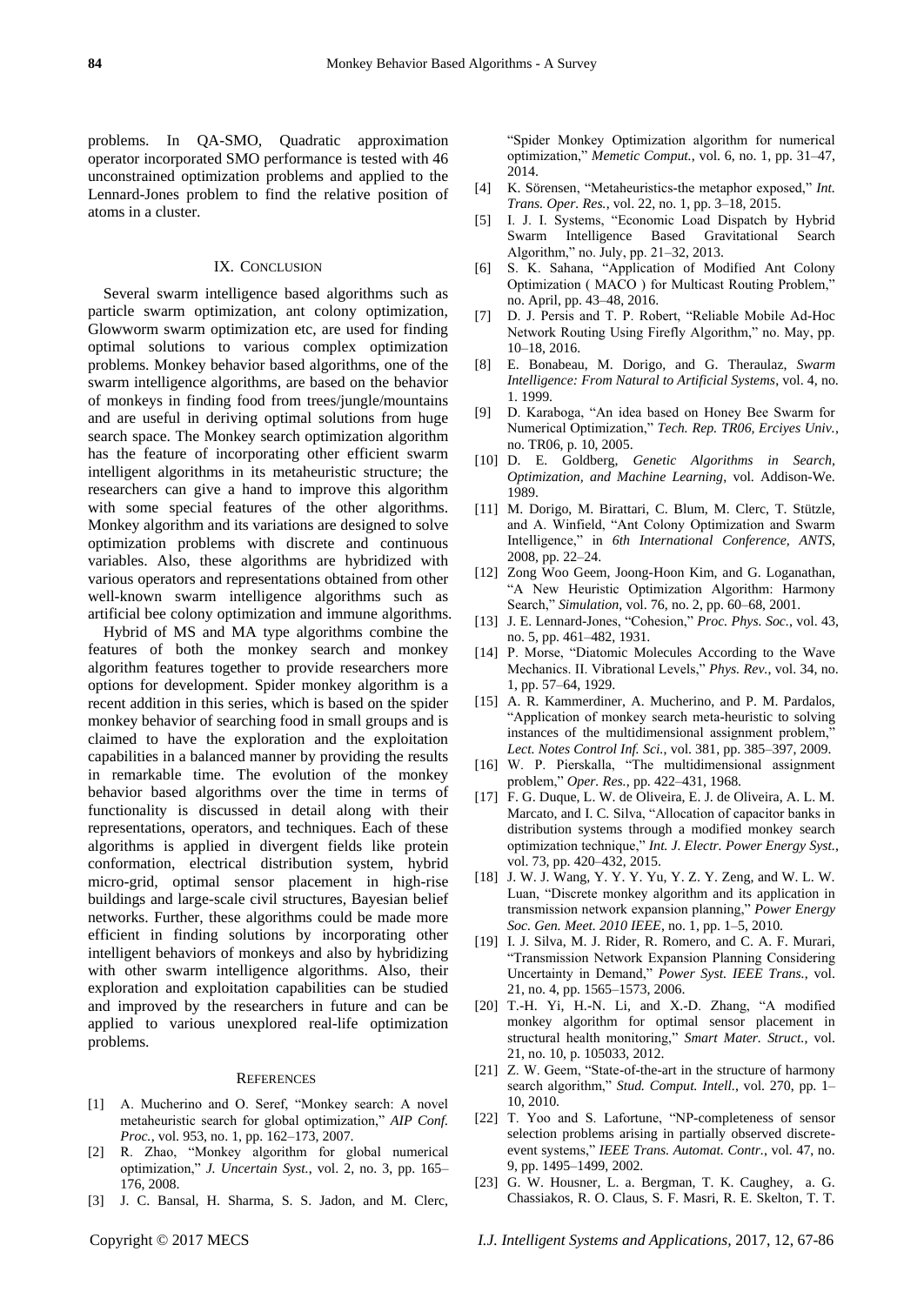Soong, B. F. Spencer, and J. T. P. Yao, "Structural Control: Past, Present, and Future," *J. Eng. Mech.*, vol. 123, no. 9, pp. 897–971, 1997.

- [24] T. Carne and C. Dohrmann, "A modal test design strategy for model correlation," *Proceedings-Spie ...*, pp. 927–933, 1995.
- [25] L. Zheng, "An improved monkey algorithm with dynamic adaptation,‖ *Appl. Math. Comput.*, vol. 222, pp. 645–657, 2013.
- [26] S. H. he Zhang Chun-kai, LI Xiao Feng, "Chaos Optimization Algorithm Based on Linear Search and Its Application to Nonlinear Constraint Optimization Problems,‖ *Davis. Control*, pp. 123–125, 2001.
- [27] M. S. Tavazoei and M. Haeri, "Comparison of different one-dimensional maps as chaotic search pattern in chaos optimization algorithms," Appl. Math. Comput., vol. 187, no. 2, pp. 1076–1085, 2007.
- [28] Ting-Hua Yi, Hong-Nan Li, Gangbing Song and X. D. Zhong, "Optimal sensor placement for health monitoring of high-rise structure using adaptive monkey algorithm,' *Struct. Control Heal. Monit.*, pp. 667–681, 2015.
- [29] Ting-Hua Yi, Hong-Nan Li and X. D. Zhong, "Health monitoring sensor placement optimization for Canton Tower using immune monkey algorithm," *Struct. Control Heal. Monit.*, pp. 123–138, 2015.
- [30] J. D. Farmer and N. H. Packard, "The Immune System, adaptation, and Machine Learning," *Physica*, pp. 187–204, 1986.
- [31] C. Papadimitriou and G. Lombaert, "The effect of prediction error correlation on optimal sensor placement in structural dynamics," Mech. Syst. Signal Process., vol. 28, pp. 105–127, 2012.
- [32] M. G. and X.-D. Z. Ting-Hua Yi, Hong-Nan Li, "Sensor Placement Optimization in Structural Health Monitoring Using Niching Monkey Algorithm," Int. J. Struct. Stab. *Dyn.*, vol. 17, no. 8, pp. 2559–2572, 2014.
- [33] A. Will, J. Bustos, M. Bocco, J. Gotay, and C. Lamelas, ―On the use of niching genetic algorithms for variable selection in solar radiation estimation," Renew. Energy, vol. 50, pp. 168–176, Feb. 2013.
- [34] X. Chen, Y. Zhou, and Q. Luo, "A Hybrid Monkey Search Algorithm for Clustering Analysis," vol. 2014, 2014.
- [35] D. Karaboga and C. Ozturk, "A novel clustering approach: Artificial Bee Colony (ABC) algorithm," Appl. Soft *Comput. J.*, vol. 11, no. 1, pp. 652–657, 2011.
- [36] J. C. Spall, "An overview of the simultaneous perturbation method for efficient optimization," *John Hopkins APL Tech. Dig.*, no. 19, pp. 482–492, 1998.
- [37] J. Jia, S. Feng, and W. Liu, "A triaxial accelerometer monkey algorithm for optimal sensor placement in structural health monitoring," Meas. Sci. Technol., vol. 26, no. 6, p. 65104, 2015.
- [38] D. C. Kammer and M. L. Tinker, "Optimal placement of triaxial accelerometers for modal vibration tests," Mech. *Syst. Signal Process.*, vol. 18, no. 1, pp. 29–41, 2004.
- [39] D. Zou, L. Gao, S. Li, and J. Wu, "Solving 0-1 knapsack problem by a novel global harmony search algorithm," in *Applied Soft Computing Journal*, 2011, vol. 11, no. 2, pp. 1556–1564.
- [40] Y. Zhou, X. Chen, and G. Zhou, "An improved monkey algorithm for a 0-1 knapsack problem," *Appl. Soft Comput. J.*, vol. 38, pp. 817–830, 2016.
- [41] G. Q. LIU Jian-qin, HE Yi-Chao, "Solving Knapsack problem based on discrete particle swarm optimization," *Comput. Eng. Des.*, pp. 3189–3191, 2007.
- [42] A. Khalil, S.-E. Fateen, and A. Bonilla-Petriciolet, ―MAKHA—A New Hybrid Swarm Intelligence Global

Optimization Algorithm," *Algorithms*, vol. 8, no. 2, pp. 336–366, 2015.

- [43] A. H. Gandomi and A. H. Alavi, "Krill herd: A new bioinspired optimization algorithm," Commun. Nonlinear Sci. *Numer. Simul.*, vol. 17, no. 12, pp. 4831–4845, 2012.
- [44] Z. Peng, H. Yin, A. Pan, and Y. Zhao, "Chaotic Monkey" Algorithm Based Optimal Sensor Placement," vol. 9, no. 1, pp. 423–434, 2016.
- [45] B. Li and W. Jiang, "Optimizing complex functions by chaos search,‖ *Cybern. Syst.*, vol. 29, no. 4, pp. 409–419, 1998.
- [46] C. M. Ituarte-Villarreal, N. Lopez, and J. F. Espiritu, ―Using the Monkey Algorithm for hybrid power systems optimization," Procedia Comput. Sci., vol. 12, no. 915, pp. 344–349, 2012.
- [47] P. Arun, R. Banerjee, and S. Bandyopadhyay, "Optimum sizing of photovoltaic battery systems incorporating uncertainty through design space approach," Sol. Energy, vol. 83, no. 7, pp. 1013–1025, 2009.
- [48] D. Heckerman, A. Mamdani, and M. P. Wellman, "Realworld applications of Bayesian networks," *Commun. ACM*, vol. 38, no. 3, pp. 24–26, 1995.
- [49] S. Mittal, K. Gopal, and S. L. Maskara, "A novel Bayesian Belief Network structure learning algorithm based on bio-inspired monkey search meta-heuristic," *2014 7th Int. Conf. Contemp. Comput. IC3 2014*, pp. 141– 147, 2014.
- [50] G. Zhu and S. Kwong, "Gbest-guided artificial bee colony algorithm for numerical function optimization," Appl. *Math. Comput.*, vol. 217, no. 7, pp. 3166–3173, 2010.
- [51] D. Karaboga and B. Akay, "A modified Artificial Bee Colony (ABC) algorithm for constrained optimization problems,‖ *Appl. Soft Comput. J.*, vol. 11, no. 3, pp. 3021– 3031, 2011.
- [52] R. K. Sandeep Kumar, Vivek Kumar Sharma, "Self-Adaptive Spider Monkey Optimization Algorithm for Engineering Optimization Problems," *Int. J. Information*, *Commun. Comput. Technol.*, vol. II, no. Ii, pp. 96–107, 2014.
- [53] R. K. Sandeep Kumar, Vivek Kumar Sharma, "Modified Position Update in Spider Monkey Optimization Algorithm,‖ *Int. J. Emerg. Technol. Comput. Appl. Sci. ( IJETCAS )*, no. 1961, pp. 198–204, 2013.
- [54] S. Kumar, R. Kumari, and V. K. Sharma, "Fitness based position update in spider monkey optimization algorithm," *Procedia Comput. Sci.*, vol. 62, no. Scse, pp. 442–449, 2015.
- [55] R. Reddy and S. Kalavathi, "Modified Monkey Optimization Algorithm for Solving Optimal Reactive Power Dispatch Problem," vol. 1, no. 4, pp. 34–42, 2014.
- [56] J. Kiefer, "Sequential Minimax Search for a Maximum," *Proc. Am. Math. Soc.*, vol. 4, no. 3, pp. 502–506, 1953.
- [57] Kavita Gupta and Kusum Deep, "Tournament Selection Based Probability Scheme in Spider Monkey Optimization Algorithm," Adv. Intell. Syst. Comput., vol. 382, pp. 239–250, 2016.
- [58] B. L. Miller and D. E. Goldberg, "Genetic Algorithms, Tournament Selection, and the Effects of Noise," *Complex Syst.*, vol. 9, no. 3, pp. 193–212, 1995.
- [59] Kavita Gupta, Kusum Deep and J. C. Bansal, "Improving the Local Search Ability of Spider Monkey Optimization Algorithm Using Quadratic Approximation for Unconstrained Optimization," vol. 0, no. 0, 2016.
- [60] K. Deep and K. N. Das, "Quadratic approximation based hybrid genetic algorithm for function optimization," *Appl. Math. Comput.*, vol. 203, no. 1, pp. 86–98, 2008.